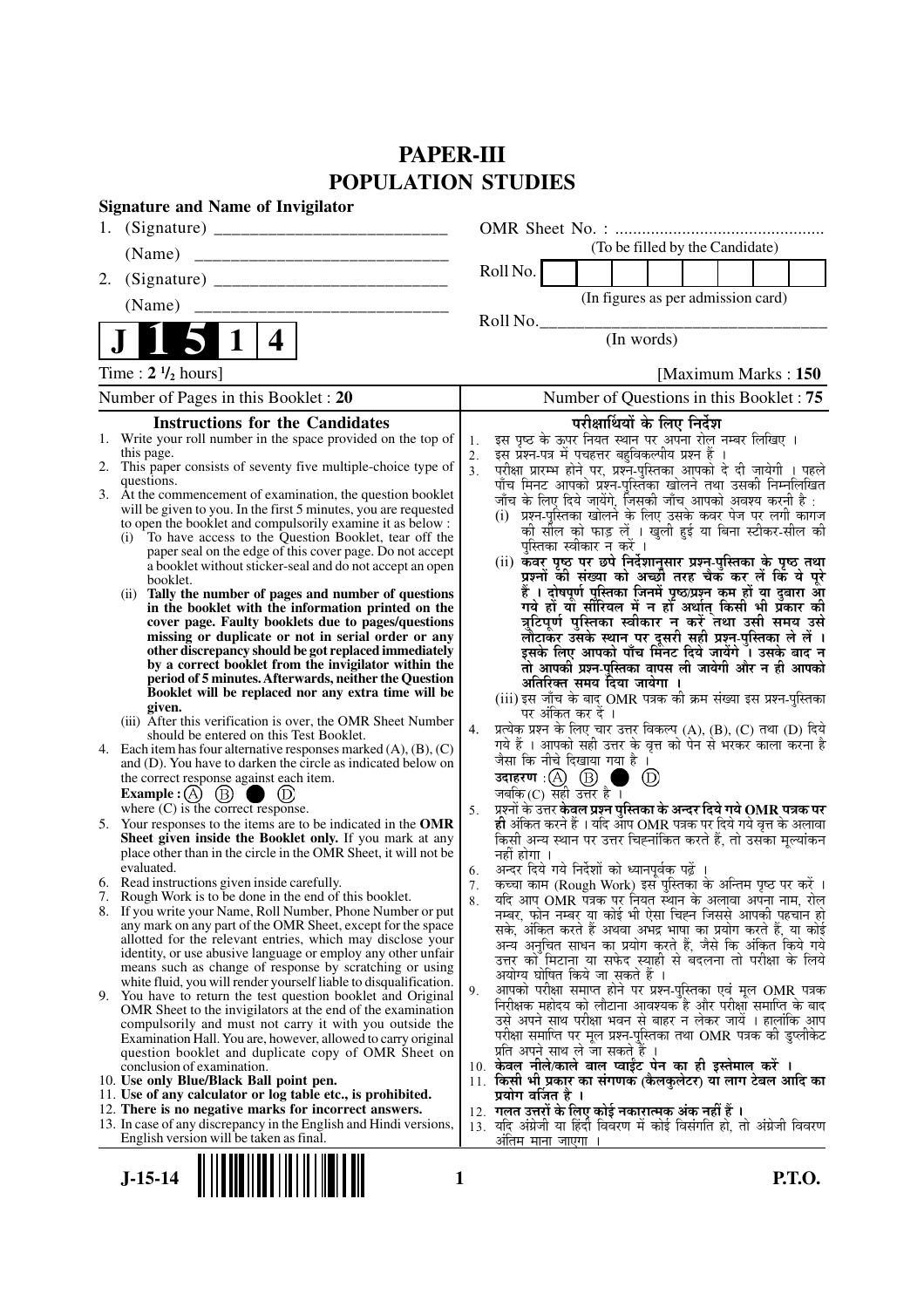### **POPULATION STUDIES PAPER – III**

**Note :** This paper contains **seventy five (75)** objective type questions of **two (2)** marks each. **All** questions are compulsory.

Read the following passage and answer the questions given below :  $(1 – 6)$ 

 Nature cannot be understood as a commodity, a resource; it can only be understood in romance. 'Cities give not the human senses room enough.' Richer aesthetic experiences are possible in forest and field-more to see, smell, touch, taste, more sense of space, time, place proportion. 'In wilderness is the preservation of the world.' Nature yields; Commodity; Beauty; Language; and Discipline. The Planet's endless circulations give us sustenance, life, life-support and prosperity. Nobler wants are served by the beauties of wood and sky. There is the necessity of being beautiful under which every landscape lies. Such beauty is reciprocal and ancillary to human character and intellectual life.

 Human life and society are, ought to be lived in continuity with 'nature'. We should not look for the meaning of life in technological advances – hoping using electromagnetism to grow sozads quickly. Such accomplishment will never replace living out our three score and ten years with roots in the soil, enjoying the seasons, spring salads included.

 Homosapiens is a microcosm, an epitome of compendium of nature, in whom nature comes to completion. Natural phenomena have their glory unrealized, until humans wake up to this, and this is a principal destiny of mankind. Emerson concludes his brooding over nature in the philosophical idealism that underlies all his thought : 'Nature is the incarnation of a thought…..the world is mind precipitated.' But it takes long to see this.

- **1.** To understand Nature, one has to be :
	- (A) Passionate
	- (B) Energetic
	- (C) Explorative
	- (D) Enthusiastic

## Paper-III 2 J-15-14

- **2.** Man-Environment relationship is best expressed in :
	- (A) Technological advances
	- (B) Exploitation and use of naturalresources
	- (C) Exploring the 'unknown' in nature
	- (D) Living in continuity with nature
- **3.** Man-Nature interaction is reflected through :
	- (A) livelihood opportunities provided by Nature
	- (B) Resource use by the society
	- (C) Aesthetic experiences
	- (D) None of the above
- **4.** Nature is understood as :
	- (A) Commodity to be used
	- (B) Resource to be exploited
	- $\vec{(C)}$  Incarnation of a thought
	- (D) A gift of God
- **5.** The paragraph highlights the
	- (A) Economic value of Environment
	- (B) Abundance of Natural Resources
	- (C) Power of the beauty of Nature
	- (D) Nature as a life-support system
- **6.** The tone of the passage is
	- (A) Analytical
	- (B) Descriptive<br>(C) Prescriptive
	- Prescriptive
	- (D) Philosophical
- **7.** Match List I with List II according to the column of Gross Nuptiality Table :

### **List – I List – II**

- a. Probability of Marriage i. S*<sup>x</sup>*
- b. Number of Marrying at age *x* ii. NM*<sup>x</sup>*
- c. Never Married at age  $x$  iii. M<sub>x</sub>
- d. Person years lived in iv.  $n_x$ Never Married State

|     | а  | b   | $\mathbf c$ | d  |
|-----|----|-----|-------------|----|
| (A) | iv |     | 111         | ii |
| (B) | iv | 111 | ii          |    |
| (C) | ii | 111 | iv          |    |
| (D) | i  | ii  | 111         | iv |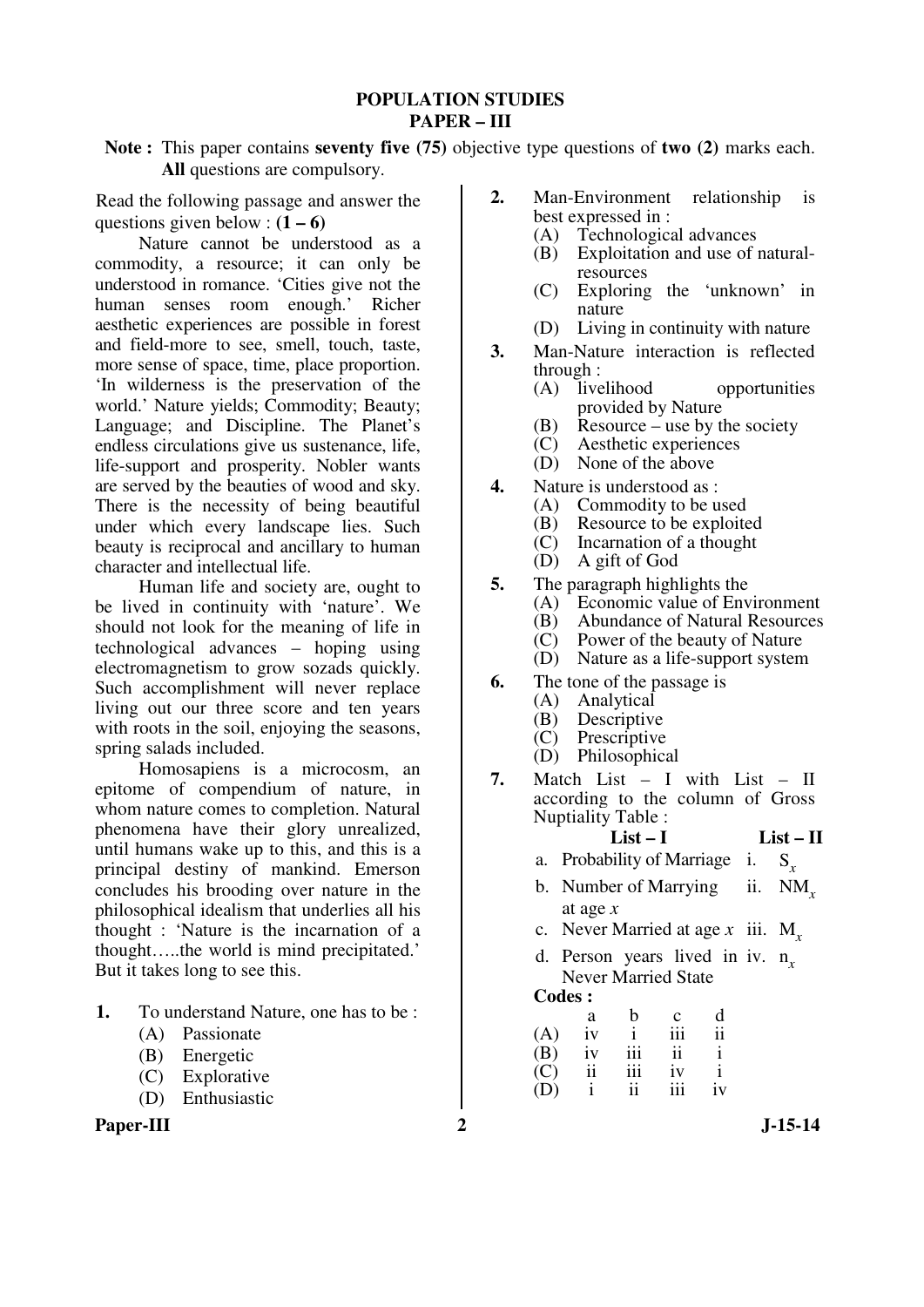# जनसंख्या अध्ययन ¯ÖÏ¿®Ö¯Ö¡Ö **– III**

**नोट :** इस प्रश्नपत्र में **पचहत्तर (75)** बहु-विकल्पीय प्रश्न हैं । प्रत्येक प्रश्न के **दो (2)** अंक हैं । सभी प्रश्न अनिवार्य हैं ।

×®Ö´®Ö ÝÖªÖÓ¿Ö ÛúÖê ¯ÖœÌüÛú¸ü ®Öß"Öê פüµÖê ¯ÖÏ¿®ÖÖë **(1 – 6)** Ûêú उत्तर लिखें ।

प्रकृति को वस्तु, संसाधन के रूप में नहीं समझा <u>जा सकता है: इसे केवल रोमान्स में समझा जा सकता</u> है । 'नगर मानवीय संवेदनाओं को पर्याप्त स्थान नहीं देते हैं ।' गहन सौंदर्यपरक अनुभव वनों तथा खेतों में ही सम्भव है – जहाँ देखने, सुंघने, स्पर्श करने, चखने के लिए ज्यादा है, आकाश, समय तथा स्थान अनुपात का ज्यादा बोध प्रदान करता है । 'बीहड में जगत का परिरक्षण होता है' । प्रकृति वस्तु, सुन्दरता, भाषा और अनुशासन देती है । ग्रह के अंतहीन परिक्रमण हमें आहार पुष्ठि, जीवन, जीवन-आधार और समृद्धता देते हैं । कुलीन आवश्यकताएँ काष्ठ तथा आकाश के सौन्दर्य के द्वारा पूरी होती है । सुन्दर होने की आवश्यकता है, जिसके अन्तर्गत प्रत्येक भू-आकृति स्थित है । ऐसी सुन्दरता मानव चरित्र तथा बौद्धिक जीवन के प्रति अन्योन्य एवं पारस्परिक होती है ।

मानव जीवन और समाज को प्रकृति के साथ निरन्तरता में रहना चाहिए । इलेक्ट्रोमैगनैटिज़्म का उपयोग करते हुए तेजी से सोजाड़ उगाने की आशा करते हुए - प्रौद्योगिकीय उन्नतियों में हमें जीवन का अर्थ नहीं खोजना चाहिए । ऐसी उपलब्धियाँ, हमारे तीन स्कोर और दस वर्षों को मिट्टी में जड़ों के साथ रखते हुए कभी प्रतिस्थापित नहीं करेंगी ।

होमोसेपियन्स लघु ब्रह्माण्ड है, प्रकृति के सार संग्रह का निचोड़ है जिसमें प्रकृति पूर्णता तक पहुँचती है । प्राकृतिक परिदृश्य का अपना गौरव है जिसे जब तक मानव इसके प्रति जागत नहीं हो जाते है तब तक इसे अनुभव नहीं किया जा सकेगा. और यह मानवता की प्रधान नियति है । एमरसन ने 'प्रकृति पर अपनी सोच का निष्कर्ष दार्शनिक आदर्शवाद में निकाला जो कि उसकी पूरी सोच में अंत:स्थित था : 'प्रकृति सोच का मूर्त रूप है …… जगत अवक्षेपित मस्तिष्क है', परन्त यह देखने में लम्बा समय लगता है ।

- 1. प्रकृति को समझने के लिए व्यक्ति को निम्नलिखित में से क्या होना पड़ता है ?
	- $(A)$  भावप्रवण
	- (B) ऊर्जस्वी
	- (C) अन्वेषणीय
	- (D) उत्साही या उत्साहपूर्ण
- 
- 2. THE POST ALS THE READ THE THE THE THE श्रेष्ठ व्यक्त होता है ?
	- $(A)$  प्रौद्योगिकीय उन्नति
	- $(B)$  प्राकृतिक संसाधनों का शोषण तथा उपयोग
	- (C) प्रकृति में 'अज्ञात' की गवेषणा
	- (D) नैरन्तर्य प्रकृति के साथ रहना
- **3.** मानव-प्रकृति अंतर्क्रिया निम्नलिखित के माध्यम से प्रगट होती है $\cdot$ 
	- $(A)$  प्रकृति द्वारा प्रदत्त जीवनयापन के अवसर
	- (B) समाज द्वारा संसाधन उपयोग
	- (C) सौंदर्यपरक अनुभव
	- (D) उपर्युक्त में से कोई नहीं
- **4.** प्रकृति के बारे में क्या सोच है ?
	- (A) उपयोग करने की वस्तु है ।
	- (B) काम में लेने के लिये संसाधन है)।
	- (C) सोच/विचार का मूर्त रूप है।
	- (D) प्रभु का उपहार है ।
- **5.** परिच्छेद उजागर करता है
	- (A) पर्यावरण के आर्थिक मल्य को
	- (B) प्राकृतिक संसाधनों की प्रचुरता को
	- (C) प्रकृति के सौंदर्य की शक्ति को
	- (D) जीवन-आधार व्यवस्था के रूप में प्रकृति को
- **6.** परिच्छेद का भाव

| (A) | विश्लेषणात्मक है ।(B) | विवरणात्मक है । |  |
|-----|-----------------------|-----------------|--|
|     |                       |                 |  |

- $(C)$  निर्देशात्मक है ।  $(D)$  दार्शनिक है ।
- 7. सकल वैवाहिकता सारिणी के स्तम्भों के अनुसार सूची – I को सूची – II के साथ सुमेलित करें :
	- सूची I <del>सू</del>ची II
	- a. विवाह की सम्भाव्यता $\qquad \qquad \text{i.} \quad \text{S}_r$
	- $b.$  उम्र  $x$  पर विवाह करने वालों को संख्या ii. NM*<sup>x</sup>*
	- <u>c.</u> उम्र x पर कभी विवाहित नहीं iii.  $M_r$
	- $\,$ d. कभी विवाहित नहीं की स्थिति iv.  $\,$  n $_{x}$ में पर्सन इयरस लिव्ड

Ûæú™ü **:**

 a b c d  $(A)$  iv i iii ii  $(B)$  iv iii ii i  $(C)$  ii iii iv i (D) i ii iii iv

**J-15-14 3 Paper-III**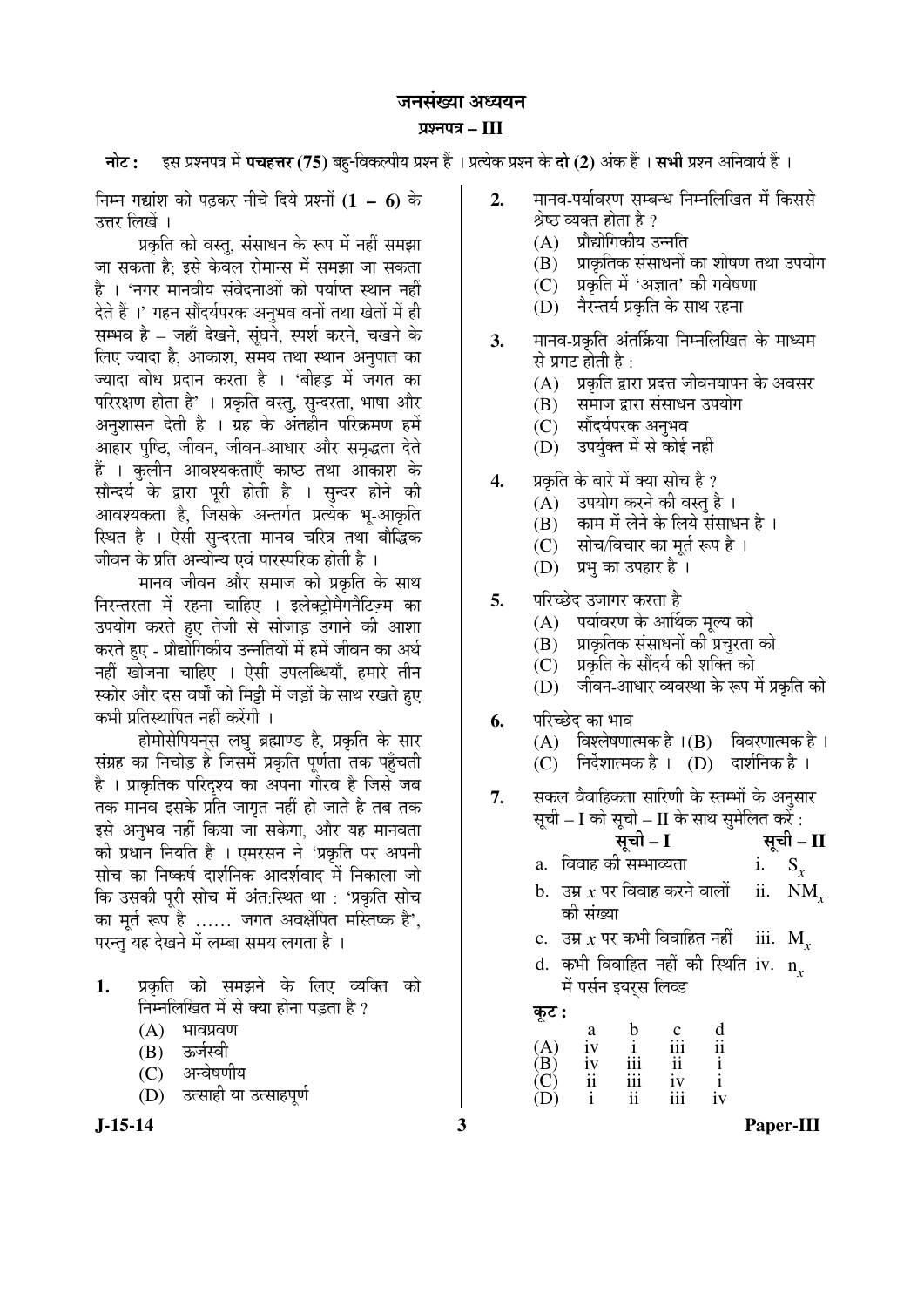- **8.** Which among the following is a Cohort rate in Population studies ?<br>(A) Crude Birth rate
	- (A) Crude Birth rate<br>(B) Crude Death rate
	- $(B)$  Crude Death rate<br>  $(C)$  Age specific Mor
	- $\begin{pmatrix} C \\ D \end{pmatrix}$  Age specific Mortality rate<br>(D) None of the above
	- None of the above
- **9.** When the World Health Organization (WHO) officially declared India a Polio Free Country ?<br>(A) May 2013 (B) (A) May 2013 (B) March 2014<br>(C) April 2005 (D) July 1987
	- April 2005
- **10.** According to the Special Bulletin of the Sample Registration System in India 2010-12 among the following states which one is having highest Maternal Mortality Rate ?
	- (A) Andhra Pradesh
	- (B) Assam<br>(C) Bihar a
	- $(C)$  Bihar and Jharkhand<br> $(D)$  Rajasthan
	- Rajasthan
- **11.** According to the National Family Health Survey (NFHS)-III Report around what percentage of children age 6-59 months were anaemic ?<br>(A)  $40$  (B) 50  $(A)$  40  $(B)$  50
- (C) 60 (D) 70
- **12.** The unit for presenting of Maternal Mortality Rate is expressed in which of the following ?<br>(A) Percentage 1
	- (A) Percentage live births<br>(B) Per thousand live birth
	- (B) Per thousand live births<br>(C) Per ten thousand live bir
	- $(C)$  Per ten thousand live births<br>  $(D)$  Per one lac live births Per one lac live births
	-
- **13.** The Reproductive and Child Health Programme Phase one was in which among the following categories ?<br>(A) October 1997 (B) March
	- (A) October 1997 (B) March 2003
	- March 2005 (D) April 2005
- **14.** What is the main thrust of Caldwell's Wealth flow theory in the field of fertility?<br>(A) We
	- Wealth flow from parents to children
	- (B) Wealth flow from children to family<br>(C) Wealth flow from local
	- Wealth government to family
	- (D) Wealth flow from public to government
- **15.** What are the bottlenecks hampering
	- delivery of health services ?<br>(i) Availability of hun Availability of human and material resources
	-
	- (ii) Physical Accessibility and demand<br>(iii) Continuity and quality of health Continuity and quality of health services

**Codes : (A)** (**i**)

- (A) (i) (B) (i), (ii) (C) (ii), (iii) (B) (i), (ii)
	- $(i)$ ,  $(ii)$ ,  $(iii)$

Paper-III **1.15-14** 

- **16.** During which among the following periods, Maternal and Child Health Services were integrated with Family Planning Programmes in India ?
	- (A) Mid Sixties
	- (B) Mid Seventies
	- (C) Mid Eighties
	- (D) Mid Nineties
- **17.** What were the Bamako Initiatives ?
	- (i) Targeting disease burden
	- (ii) Geographical targeting
	- (iii) Providing Cross-subsidies

 (iv) Exempting Widows and Orphans **Codes :** 

- $(A)$  (i), (ii)
- $(B)$  (iii), (iv)
- $(C)$  (i), (ii), (iii)
- (D) (i), (ii), (iii), (iv)
- **18. Assertion (A)** : Non-Government Organizations perform well in certain situations.
	- **Reason** (**R**) : Non-Government<br>Organizations have better **Organizations** infrastructure.

- (A) (A) is true,  $(R)$  is true and  $(R)$  is the correct explanation of (A).
- (B) (A) is true,  $(R)$  is true but  $(R)$  is not correct explanation of (A).
- $(C)$  (A) true and  $(R)$  is false.
- (D) (A) is false and (R) is true.
- **19.** An Indian, who conducted the U.N. Mysore Population study
	- (A) Mahalanobis
	- (B) K.C.K.E. Raja
	- (C) C. Chandrasekaran
	- (D) W.M. Yates
- **20.** Sampling biases arise due to :
	- (i) Faulty selection of sample
	- (ii) Substitution
	- (iii) Faulty demarcation of units  **Codes :**
	- $(A)$  (i) only
	-
	- $(B)$  (i), (ii) only  $(C)$  (i), (iii) only
	- $(D)$  (i), (ii), (iii)
-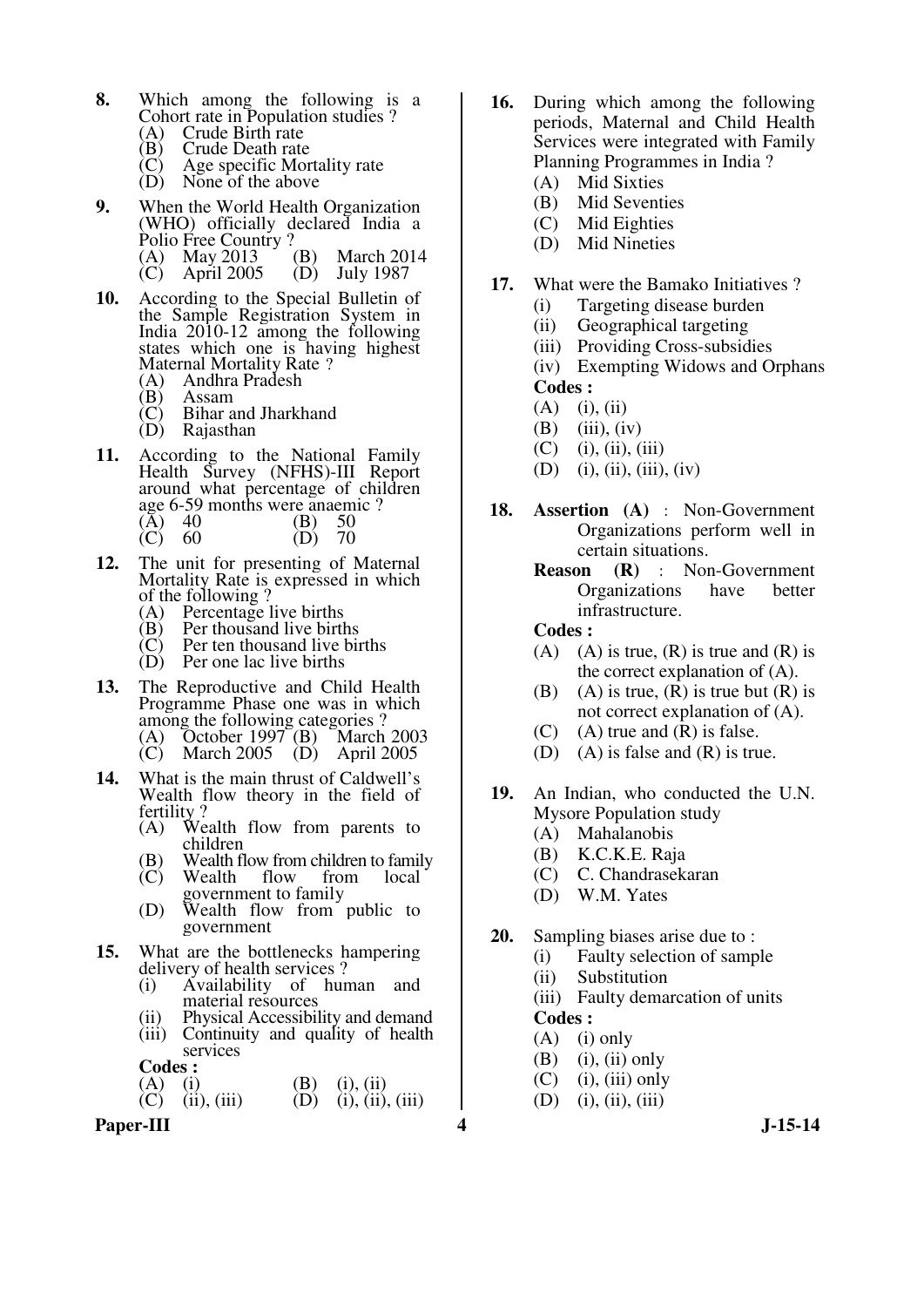- 8. जनसंख्या अध्ययनों में कोहार्ट (सहगण) दर निम्नलिखित में से कौन सी है ?
	- $(A)$  अशोधित जन्म दर
	- (B) अशोधित मत्य दर
	- $(C)$  आयु विशिष्ट मृत्यु दर
	- (D) उपर्युक्त में से कोई नहीं
- **9.** विश्व स्वास्थ्य संगठन (WHO) ने भारत को औपचारिक रूप से पोलियो मुक्त देश कब घोषित किया था ?<br>(A) मई 2013
	- (A) मई 2013 (B) मार्च 2014<br>(C) अप्रैल 2005 (D) जुलाई 198
	- (D) जलाई 1987
- 10. भारत में नमना पंजीयन पद्धति के विशेष बलेटिन 2010-12 के अनुसार निम्नलिखित में से किस राज्य में मातृ मृत्यु दर उच्चतम है ?
	- $(A)$  आन्ध्र प्रदेश  $(B)$  असम
	- $(C)$  बिहार तथा झारखंड $(D)$  राजस्थान
- 11. नेशनल फैमिली हैल्थ सर्वे (एन.एफ.एच.एस.) III की रिपोर्ट के अनसार, 6-59 महिनों की उम्र के बच्चों का कितना प्रतिशत रक्तअल्पता या अनीमिया से ग्रस्त है ?
	- (A) 40 (B) 50<br>(C) 60 (D) 70  $\tilde{C}$  60
- 12. मातृ मृत्यु दर को प्रस्तुत करने की इकाई निम्नलिखित में से किस में व्यक्त की जाती है ?
	- $(A)$  जीवित जन्मे बच्चों का प्रतिशत
	- $(B)$  प्रति हजार जीवित जन्म
	- (C) जयति दस हजार जीवित जन्म
	- $(D)$  प्रति एक लाख जीवित जन्म
- 13. प्रजनन तथा बाल स्वास्थ्य कार्यक्रम का चरण – I निम्नलिखित में से किस वर्ग में था ?
	- (A) अक्टूबर 1997 (B) मार्च 2003
	- (C) मार्च 2005 (D) अप्रैल 2005
- 14. प्रजननक्षमता के क्षेत्र में काल्डवेल के सम्पदा प्रवाह सिद्धांत का मुख्य प्रघात (या जोर) क्या है ?
	- $(A)$  गता-पिता से बच्चों को सम्पदा प्रवाह
	-
	- (B) बच्चों से परिवार को सम्पदा प्रवाह<br>(C) स्थानीय सरकार से परिवार को सम्प स्थानीय सरकार से परिवार को सम्पदा प्रवाह
	- (D) जनता से सरकार को सम्पदा प्रवाह
- 15. स्वास्थ्य सेवाओं की सुपर्दगी में बाधा डालने वाली अड़चनें क्या हैं ?
	- $(i)$  न्मानवीय तथा भौतिक संसाधनों की उपलब्धता
	- (ii) भौतिक गम्यता तथा माँग
	- (iii) स्वास्थ्य सेवाओं की निरन्तरता तथा गुणवत्ता कोड :<br>(A) (i)
	- (A) (i) (B) (i), (ii) (C) (ii), (iii) (B) (i), (ii)  $(ii), (ii), (iii)$
- **J-15-14 5 Paper-III**
- 1**6.** निम्नलिखित में से किस काल के दौरान भारत में मात एवं बाल स्वास्थ्य सेवाएँ परिवार नियोजन कार्यक्रम के साथ समाकलित की गई थी ?
	- $(A)$  साठ के दशक के मध्य
	- $(B)$  सत्तर के दशक के मध्य
	- (C) आस्सी के दशक के मध्य
	- (D) नब्बे के दशक के मध्य
- **17.** बमाको प्रयास क्या थे ?
	- (i) । रोग के भार को लक्ष्य करना
	- (ii) भौगोलिक लक्ष्य करना
	- (iii) प्रति-आर्थिक सहायता प्रदान करना
	- (iv) विधवाओं तथा अनाथों को छूट देना कोड़<sup>.</sup>
	- $(A)$  (i), (ii)
	- $(B)$  (iii), (iv)
	- $(C)$  (i), (ii), (iii)
	- $(D)$  (i), (ii), (iii), (iv)
- **18. अभिकथन (A)** : गैर-सरकारी संगठन कुछ स्थितियों में अच्छा निष्पादन करते हैं ।
	- **कारण (R)** : गैर-सरकारी-संगठनों का बनियादी ढाँचा बेहतर होता है ।

कोड़ $\cdot$ 

- $(A)$   $(A)$  सत्य है,  $(R)$  सत्य है और  $(R)$ ,  $(A)$  की सही व्याख्या है।
- $(B)$   $(A)$  सत्य है,  $(R)$  सत्य है, परन्तु  $(R)$ ,  $(A)$  की सही व्याख्या नहीं है ।
- $(C)$   $(A)$  सत्य है और  $(R)$  असत्य है ।
- (D) (A) असत्य है और (R) सत्य है ।
- 19. यु.एन. मैसूर जनसंख्या अध्ययन करने वाला भारतीय है  $(A)$  महालानोबिस  $(B)$  के.सी.के.ई. राजा (C) सी. चन्द्रशेखरन (D) डब्ल्यू.एम. येट्स
- 20. प्रतिचयन पर्वाग्रह निम्नलिखित कारण से जन्म लेते हैं :
	- (i) सैंपल (प्रतिदर्श) का गलत चयन
	- $(i)$  प्रतिस्थापन
	- (iii) इकाईयों का गलत सीमांकन

कोड़ $\cdot$ 

- (A)  $\hat{\mathbb{R}}$ <sup>th</sup> (i) (B)  $\hat{\mathbb{R}}$ <sup>th</sup> (i), (ii)
- (C)  $\hat{\mathbb{R}}\hat{\mathbb{F}}$  (i), (iii) (D) (i), (ii), (iii)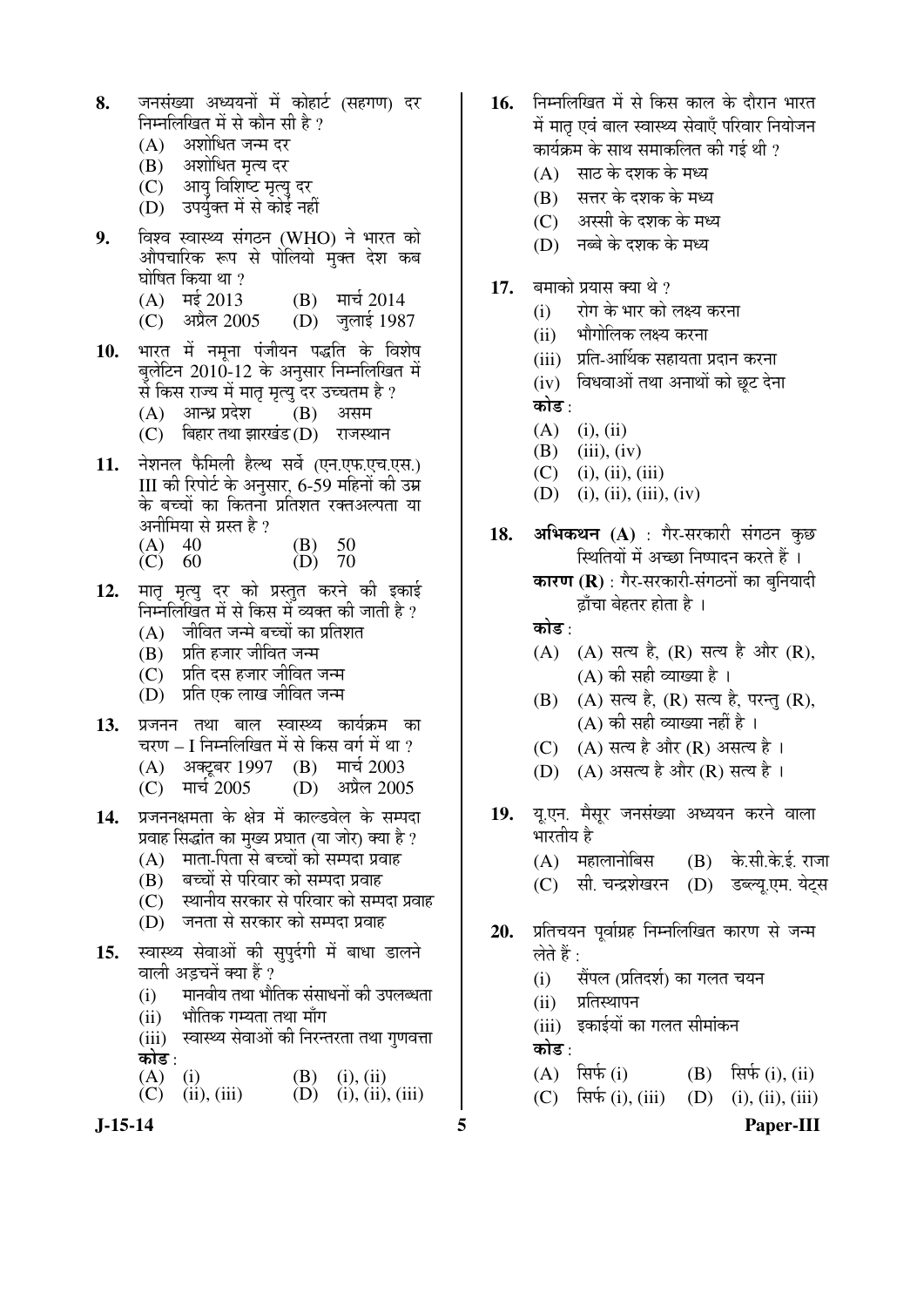- **21.** Match List I with List II :
	- $List-I$   $List-II$ a. Conventi- i. onal IMR  $IMR =$  $fD_2$  $\frac{1}{B_1}$  +  $(1 - f)D_2$  $B<sub>2</sub>$
	- $\times$  1000 b. Numerator ii. adjusted IMR  $IMR =$  $\mathrm{D}_2^{\mathrm{S}}$  $_{2}^{\text{S}} + D_{2}^{\text{D}}$  $B<sub>2</sub>$  $\times$  1000
	- c. Denominator adjusted IMR  $IMR =$  $\vert 1$ l I ſ  $B_2 - D_2^S$  $B<sub>2</sub>$  $\overline{\mathcal{C}}$  $\int$  $\left[\text{B}_{1} - \text{D}_{1}^{x} - \text{D}_{2}^{p}\right]$  $B_1 - D_1^S$

 $\times$  1000

J  $\cdot \rceil$ 

 $\int$ 

d. In a year iv. IMR  $=$ three year data probability of dying between birth and exact age are during year 2.  $D<sub>2</sub>$  $f B_1 + (1 + f) B_2$  $\times$  1000

| odes |  |
|------|--|
|      |  |

|     | a  | b   | $\mathbf c$ | d   |
|-----|----|-----|-------------|-----|
| (A) | ii |     | iv          | 111 |
| (B) |    | ii  | 111         | iv  |
| (C) | ii |     | 111         | iv  |
| (D) |    | 111 | İV          | 11  |

- **22.** 'Fertility varies inversely with density of population.' Who said this ?
	- (A) Saddler (B) Spencer
	- (C) Dumonte (D) Bongarts
- **23.** Which one of the following is a noneconomic value of children ?
	- (A) Marginal Utility
	- (B) Consumption Utility
	- (C) Work Income Utility
	- (D) Social Utility



- **24.** What are the factors that contribute in economic growth ?
	- (i) Life expectancy
	- (ii) Contribution of working age population (iii) Contribution of urban population

- (A) (i) (B) (ii) (C) (ii), (iii) (D) (i),  $(D)$  (i), (ii), (iii)
- **25.** Which Census, question on work participation of women was expanded to include unpaid work in the family firm or family enterprise ? (A) 1981 (B) 1971 (C) 2001 (D) 1991
- **26.** According to Potter (1972), on an average, how many births are averted with one (1) induced abortion followed by no contraceptive use by couples ?
	- (A)  $1$  (B) 0.9<br>(C) 0.4 (D) 0.7  $(D) 0.7$
- **27.** In which year, Port Enumeration Check was introduced in the Indian Census ? (A) 1941 (B) 1951 (C) 1921 (D) 1961  $(C)$  1921
- **28.** In which year, the Sample Registration System was initiated in India ?<br>(A)  $1947 - 48$  (B)  $1960 - 61$ (A)  $1947 - 48$  (B)  $1960 - 61$ <br>(C)  $1952 - 53$  (D)  $1963 - 64$  $(C)$  1952 – 53
- **29.** In which year, responsibility of vital statistics was entrusted to the Registrar General of India ? (A) 1947 (B) 1951 (C) 1960 (D) 1971
- **30.** Which of the following mathematical method of projecting sub-national population is same as the method used by the Registrar General of India (1987) to project district level population in India ?
	- (A) Apportionment Method
	- (B) Regression Method
	- (C) Ratio Method
	- (D) None of the above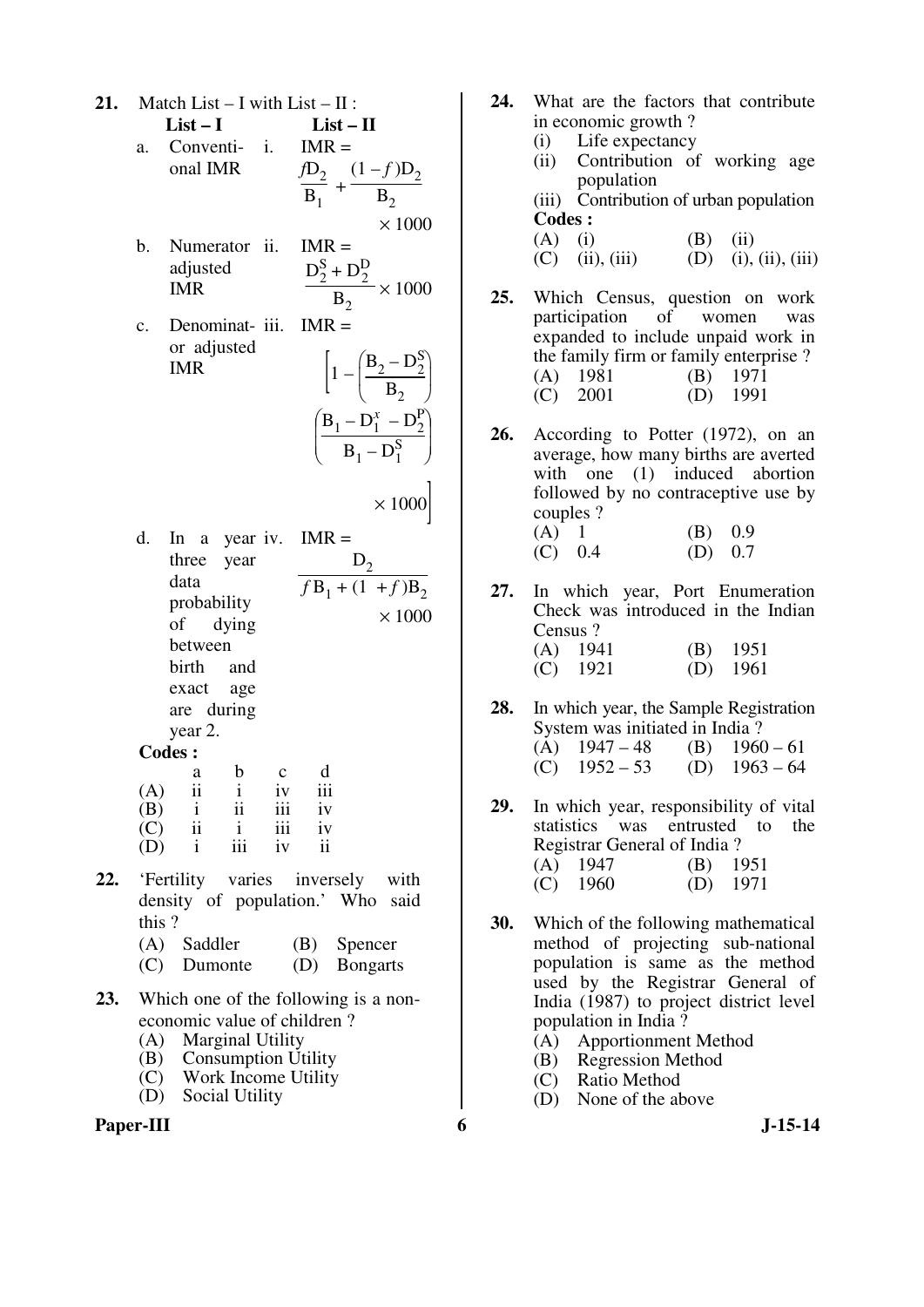सूची – I को सूची – II के साथ सुमेलित करें : आर्थिक वृद्धि में कौन से कारक योगदान करते हैं ?  $21.$ 24. सूची - II सची – I  $(i)$ जीवन प्रत्याशा a.  $\sqrt{\alpha}$  i. IMR = कार्यकारी उम्र की जनसंख्या का योगदान  $(ii)$ (iii) नगरीय जनसंख्या का योगदान  $\frac{fD_2}{B_1} + \frac{(1-f)D_2}{B_2}$ आई.एम.आर. कोड :  $(A)$  (i)  $(B)$  (ii)  $\times 1000$  $(C)$  (ii), (iii)  $(D)$  (i), (ii), (iii) b. अंश ii.  $IMR =$  $\frac{D_2^S + D_2^D}{B_2} \times 1000$ समायोजित पारिवारिक फर्म या पारिवारिक उद्यम में अप्रदत  $25.$ **IMR** कार्य को समाविष्ट करने के लिए स्त्रियों की कार्य सहभागिता पर प्रश्न को किस जनगणना में c. हर समायोजित iii. IMR = विस्तरित किया गया है ? **IMR**  $\left[1-\left(\frac{B_2-D_2^S}{B_2}\right)\right]$  $(A)$  1981  $(B)$  1971  $(C)$  2001  $(D)$  1991  $\left(\frac{B_1 - D_1^x - D_2^P}{B_1 - D_1^S}\right)$ पॉट्टर (1972) के अनुसार, दम्पतियों द्वारा 26. किसी गर्भ निरोधक का उपयोग न करते हए एक (1) प्रेरित गर्भपात के साथ कितने बच्चों का जन्म औसतन टल जाता है ?  $\times 1000$  $(A)$  1  $(B) 0.9$  $(C) 0.4$  $(D) 0.7$ d. वर्ष में, जन्म iv. IMR = तथा वर्ष 2 के  $D_{2}$ भारतीय जनगणना द्वारा संगणना उत्तरोत्तर जाँच 27.  $\frac{1}{fB_1 + (1 + f)B_2}$ दौरान यथार्थ किस वर्ष में सुप्रारम्भ की गई थी ? उम्र के बीच  $\times$  1000  $(A)$  1941  $(B)$  1951 मृत्यु की तीन  $(C)$  1921  $(D)$  1961 वर्षीय डेटा संभाव्यता भारत में नमना पंजीयन पद्धति को किस वर्ष में 28. कूट : प्रारम्भ किया गया ?  $(A)$  1947 – 48 (B)  $1960-61$  $\mathbf b$  $\mathbf{c}$ d a  $(A)$  $\mathbf{ii}$  $\mathbf{i}$  $iv$ iii  $(C)$  1952 – 53 (D)  $1963 - 64$  $ii$ (B)  $\mathbf{i}$  $iii$ iv जीवन-मृत्यु सांख्यिकी (या आँकड़े) की  $(C)$  $\mathbf{ii}$  $\mathbf{i}$  $\overline{111}$ 29.  $iv$ जिम्मेदारी किस वर्ष में भारत के महारजिस्ट्रार (D)  $iv$  $\mathbf{i}$ iii  $\mathbf{ii}$ को सौंपी गई थी ? 'प्रजननक्षमता प्रतिलोमित रूप से जनसंख्या के 22.  $(A)$  1947  $(B)$  1951 घनत्व के साथ परिवर्तित होती है ।' यह किसने  $(D)$  1971  $(C)$  1960 कहा है ? (A) सैडलर  $(B)$  स्पेंसर उप-राष्ट्रीय जनसंख्या प्रक्षेपित करने की 30. (D) बोंगार्टस (C) इमों निम्नलिखित गणितीय पद्धतियों में से कौन सी वही है, जो कि भारत में जिला स्तरीय जनसंख्या 23. बच्चों का अनार्थिक मूल्य निम्नलिखित में से को प्रक्षेपित करने के लिये भारतीय महारजिस्ट्रार क्या है ? (1987) द्वारा उपयोग की गई थी ? (A) सीमान्त उपयोगिता (A) आबंटन पद्धति (B) उपभोग उपयोगिता (B) प्रतिश्रयण पद्धति (C) कार्य से प्राप्त आय की उपयोगिता (C) अनुपात पद्धति (D) सामाजिक उपयोगिता (D) उपर्युक्त में से कोई नहीं  $\overline{7}$ 

 $J-15-14$ 

Paper-III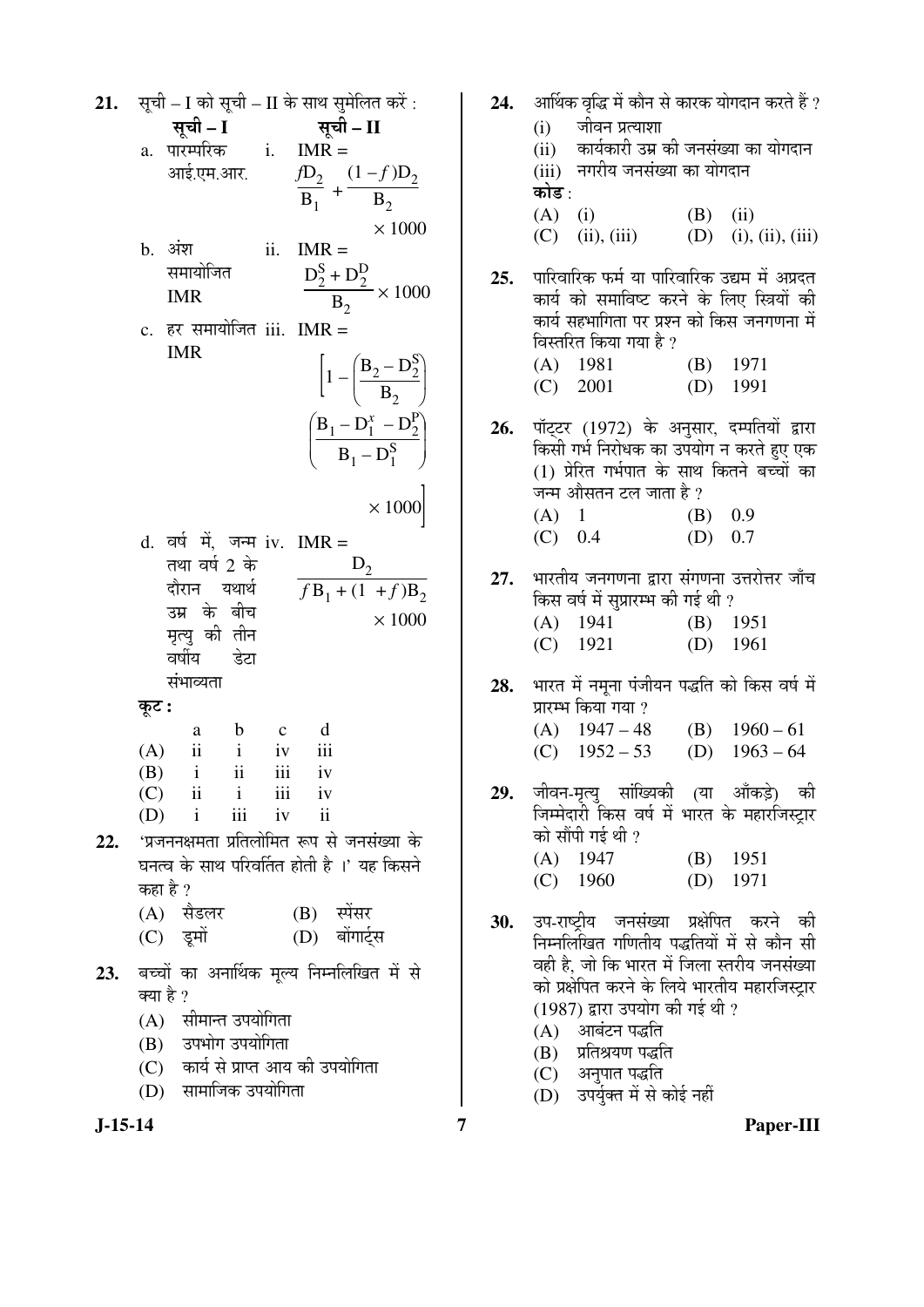- **31.** Which of the following rates provides an estimate of replacement in the hypothetical cohort, given mortality levels taken from current life table ?
	- (A) GRR
	- (B) TFR
	- (C) NRR
	- (D) None of the above
- **32.** Who used the term 'Demography' first in a scientific way ?
	- (A) Guillard (B) Spengler
	- (C) Ryder (D) Moore
- **33.** According to Prof. Bogue, the rapid decline in mortality being witnessed in most of the developing countries was due to fall in which group of diseases ?
	- (A) Death from violence
	- (B) Cancer
	- (C) Infection, parasitic and respiratory diseases
	- (D) Diseases of circulatory system
- **34.** The 2001 Census do not provide which of the following information on migration ?
	- (A) Duration of stay at last residence
	- (B) Birth place
	- (C) Place of last residence
	- (D) Reason for migration
- **35.** As per the 2001 Census, which are the top three states, in terms of inter state inmigration by last residence ?
	- (A) U.P., Bihar and Kerala
	- (B) U.P., Rajasthan and Madhya Pradesh
	- (C) Bihar, Madhya Pradesh and Kerala
	- (D) U.P., Bihar and Rajasthan

Paper-III 8 **8** J-15-14

|     | <b>36.</b> Match the following:                                                                                                                                  |                 |  |                |                             |
|-----|------------------------------------------------------------------------------------------------------------------------------------------------------------------|-----------------|--|----------------|-----------------------------|
|     |                                                                                                                                                                  | $List-I$        |  |                | $List - II$                 |
|     | (Based on 2001                                                                                                                                                   |                 |  |                |                             |
|     |                                                                                                                                                                  | <b>Census</b> ) |  |                |                             |
|     | a. State/UT with                                                                                                                                                 |                 |  | $\mathbf{i}$ . | Manipur                     |
|     | highest No. of Urban                                                                                                                                             |                 |  |                |                             |
|     | Agglomerations                                                                                                                                                   |                 |  |                |                             |
|     | b. State/UT with                                                                                                                                                 |                 |  |                | ii. Tripura                 |
|     | highest No. of Town                                                                                                                                              |                 |  |                |                             |
|     | c. State/UT with                                                                                                                                                 |                 |  |                | iii. Madhya                 |
|     |                                                                                                                                                                  |                 |  |                | lowest No. of Urban Pradesh |
|     | Agglomerations                                                                                                                                                   |                 |  |                |                             |
|     | d. State/UT with iv. Tamil                                                                                                                                       |                 |  |                |                             |
|     | lowest No. of Towns                                                                                                                                              |                 |  |                | Nadu                        |
|     | <b>Codes:</b>                                                                                                                                                    |                 |  |                |                             |
|     | $\begin{array}{ccccccccc} & & a & b & c & d\\ (A) & iii & iv & ii & i\\ (B) & ii & iv & i & iii\\ (C) & i & iii & iv & ii\\ (D) & iii & ii & i & iv \end{array}$ |                 |  |                |                             |
|     |                                                                                                                                                                  |                 |  |                |                             |
|     |                                                                                                                                                                  |                 |  |                |                             |
|     |                                                                                                                                                                  |                 |  |                |                             |
|     |                                                                                                                                                                  |                 |  |                |                             |
| 37. | Match the following :                                                                                                                                            |                 |  |                |                             |
|     | List $-1$                                                                                                                                                        |                 |  | List – H       |                             |

|              | $List-I$      |                 |              | $List-II$               |  |  |
|--------------|---------------|-----------------|--------------|-------------------------|--|--|
|              | (Population   |                 |              | (Propounded             |  |  |
|              | Theory)       |                 |              | by)                     |  |  |
| a.           | Law of        |                 | i.           | Spencer and             |  |  |
|              | Population    |                 |              | Gini                    |  |  |
| b.           |               |                 |              | True Law of ii. Michael |  |  |
|              | Population    |                 |              | Thomas                  |  |  |
|              |               |                 |              | Sadler                  |  |  |
|              |               | c. Sociological | iii.         | Edwin                   |  |  |
|              | Theories      |                 |              | Cannan                  |  |  |
|              | d. Optimum    |                 |              | iv. Thomas              |  |  |
|              | Population    |                 |              | Doubleday               |  |  |
|              | Theory        |                 |              |                         |  |  |
| <b>Codes</b> | $\cdot$       |                 |              |                         |  |  |
|              | a             | b               | с            | d                       |  |  |
| (A)          | $\mathbf{ii}$ | iv              | $\mathbf{i}$ | iii                     |  |  |
| (B)          | ii            | iv              | iii          |                         |  |  |
| (C)          | $\mathbf{i}$  | $\mathbf{ii}$   | iv           |                         |  |  |
|              | $\mathbf{i}$  | iv              | ii           |                         |  |  |

- **38.** 'Development is the best contraception' was stated at the World Population Conference held at :<br>(A) Mexico, 1984
	- Mexico, 1984
	- (B) Bucharest, 1974<br>(C) Cairo, 1994
	- Cairo, 1994
	- (D) Belgrade, 1965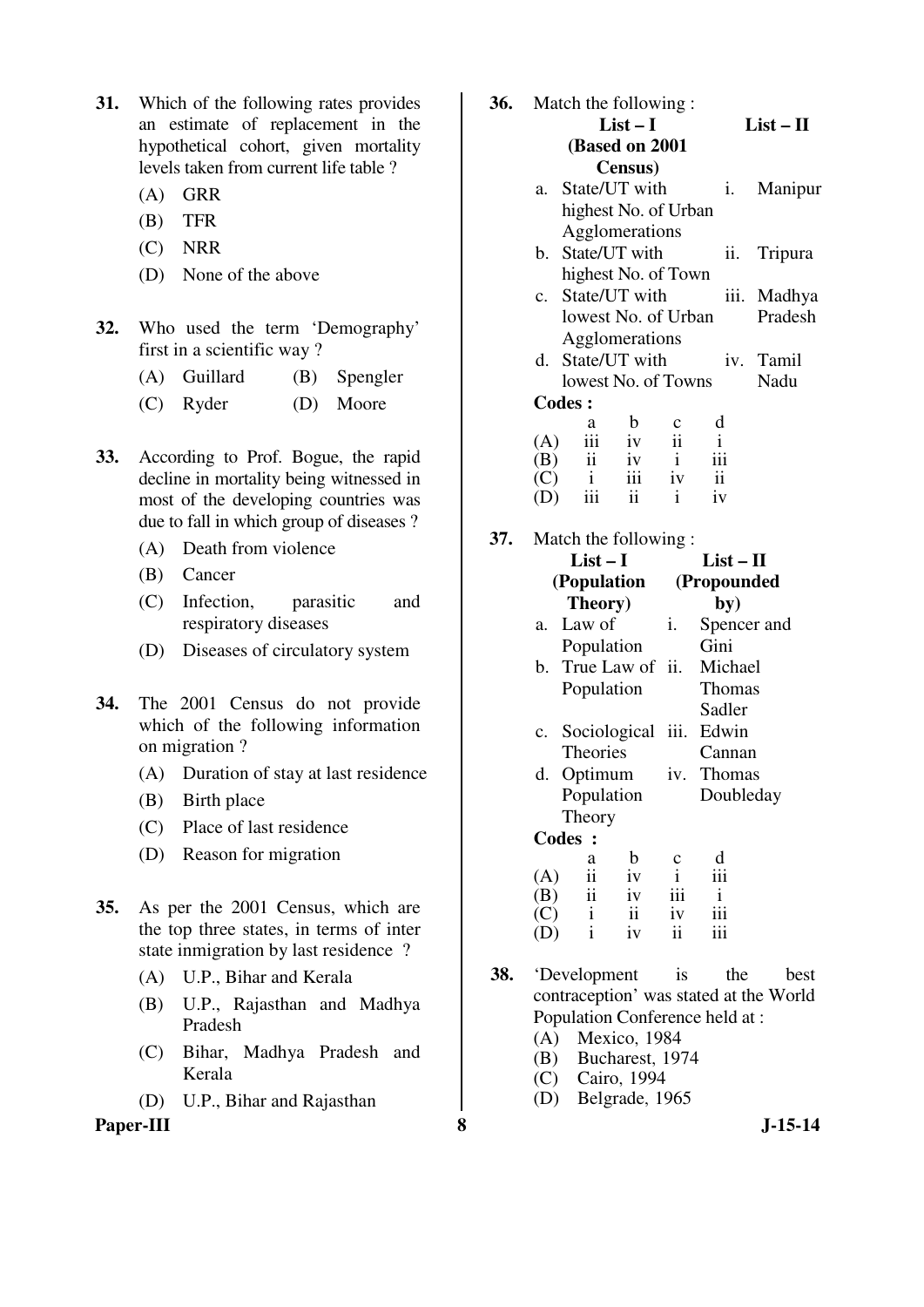- 31. मृत्यू स्तर वर्तमान जीवन सारिणी से लिया गया होने पर. कल्पित कोहार्ट में प्रतिस्थापन का आकलन निम्नलिखित से कौन सी दर प्रदान करती है ?
	- $(A)$  जी.आर.आर.
	- (B) टी.एफ.आर.
	- $(C)$   $\overline{Q}$ न. आर. आर.
	- (D) उपर्युक्त में से कोई नहीं
- **32.** 'जनांकिकी' शब्द सर्वप्रथम किसके द्वारा वैज्ञानिक ढंग से उपयोग किया गया था ?
	- (A) गिल्लार्ड (B) स्पेंगलर
	- (C) राइडर (D) मरे
- 33. प्रोफेसर बौग के अनुसार, विकासशील देशों में मृत्यु दर में जो तीव्र गिरावट देखी जा रही थी वो रोगोँ के निम्नलिखित समूहों में से किसमें गिरावट के कारण से थी ?
	- $(A)$  हिंसा से मौतें
	- $(B)$  कैंसर
	- (C) संक्रमण, परजीवी तथा श्वास सम्बन्धी गोग
	- (D) रक्त-वह तन्त्र के रोग
- 34. 2001 की जनगणना प्रवसन पर निम्नलिखित में से कौन सी सूचना उपलब्ध नहीं करती है ?
	- (A) पिछले निवास पर रहने की अवधि
	- $(B)$  जन्म स्थान
	- (C) पिछले निवास का स्थान
	- (D) प्रवसन का कारण
- 35. 2001 की जनगणना के अनुसार, पिछले निवास अनुसार अंत:राजकीय अंतर प्रवसन के सम्बन्ध में शिखर के तीन राज्य कौन से हैं ?
	- (A) यू.पी., बिहार और केरल
	- (B) यू.पी., राजस्थान और मध्य प्रदेश
	- (C) बिहार, मध्य प्रदेश और केरल
	- (D) य.पी., बिहार और राजस्थान

**36.** निम्नलिखित का मिलान कीजिए : सूची – I **(2001 जनगणना पर** आधारित) सची – II a. अधिकतम संख्या के i. नगरीय संकुलों के साथ राज्य/संघ राज्य क्षेत्र मणिपर b. अधिकतम संख्या के ii. त्रिपुरा शहरों के साथ राज्य/संघ राज्य क्षेत्र c. न्युनतम संख्या नगरीय संकुलों के साथ राज्य/संघ राज्य क्षेत्र के iii. मध्य प्रदेश d. न्यूनतम संख्या के शहरों iv. तमिलनाडु के साथ राज्य/संघ राज्य क्षेत्र कोड : a b c d  $(A)$  iii iv ii i (B) ii iv i iii (C) i iii iv ii (D) iii ii i iv **37.** निम्नलिखित का मिलान कीजिए : सूची – I (जनसंख्या का सिद्धांत) सूची – II (प्रतिपादक) a. जनसंख्या का नियम i. स्पेंसर एवं जिनि b. जनसंख्या का यथार्थ ii. माइकल थॉमस नियम सैडलर<br>iii. एडविन कैनन c. सामाजिक सिद्धांत d. इष्टतम जनसंख्या iv. थॉमस डबलडे सिद्धांत कोड : a b c d  $(A)$  ii iv i iii<br> $(B)$  ii iv iii i (B) ii iv iii i (C) i ii iv iii  $(D)$  i iv ii iii 38. 'विकास सर्वोत्तम गर्भनिरोधक है', यह किस स्थान पर आयोजित विश्व जनसंख्या सम्मेलन में कहा गया था ? (A) मैक्सिको, 1984 (B) बुखारेस्ट, 1974 (C) कैरो, 1994 (D) बैलग्रेड, 1965

**J-15-14 9 Paper-III**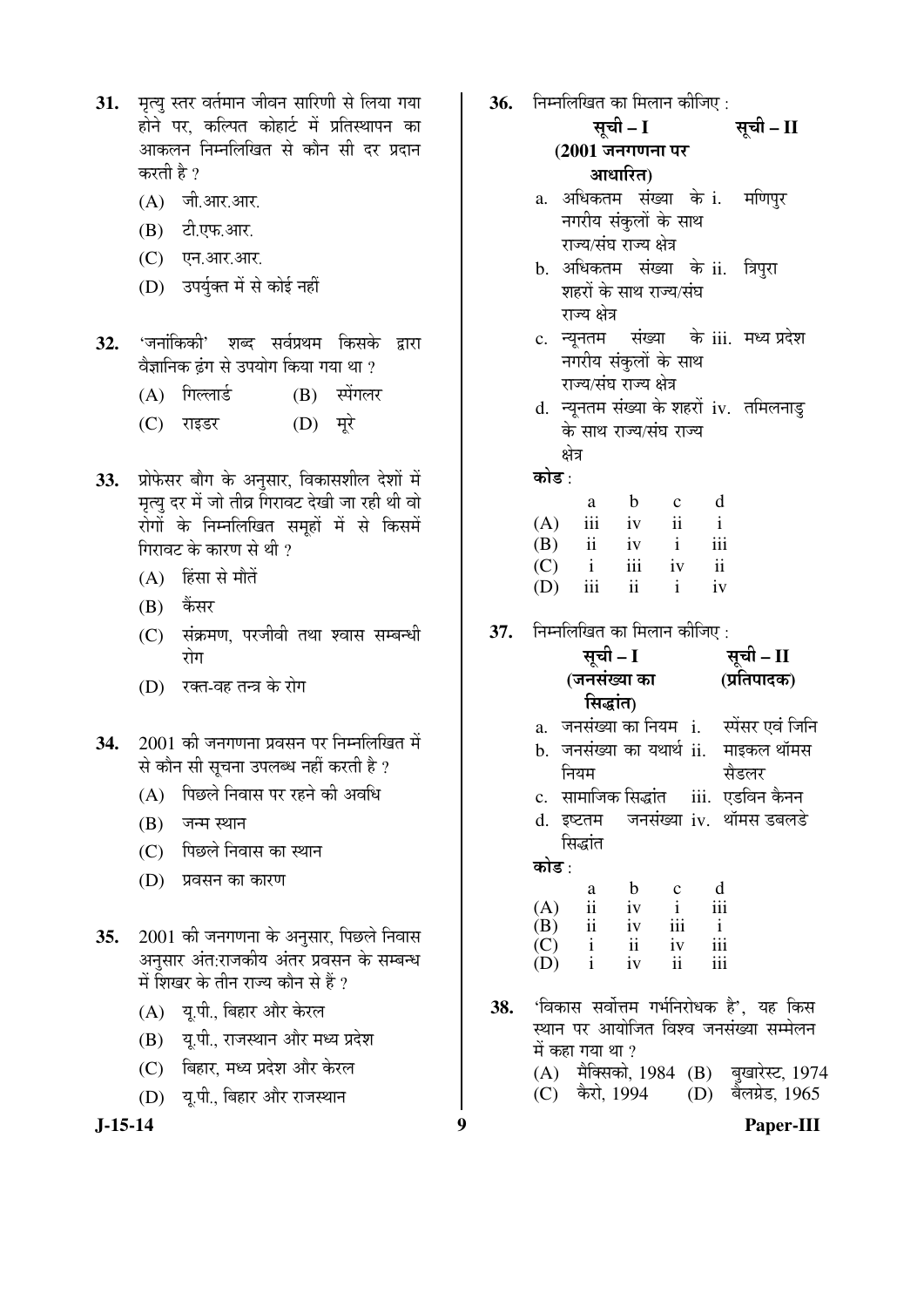- **39.** According to Human Development Report (2007-08), how many people were affected annually, during 2000 to 2004, by climate disasters ?
	- (A)  $100$  million<br>(B)  $250$  million
	- 250 million
	- (C) 262 million
	- (D) 300 million
- **40.** According to Human Development Report (2007-08) climate change could leave how many additional people facing acute malnutrition by the 2080s, through its impact on agriculture and food security ?
	- (A)  $400$  million<br>(B)  $500$  million
	- 500 million
	- (C) 600 million
	- (D) 700 million
- **41. Assertion (A)** : The dependency rate of women is higher than that of men in India.
	- **Reason (R)** : A majority of women are reported as non-workers in the Indian Census.

**Codes :** 

- (A) Both (A) and (R) are true and (R) is the correct explanation of  $(A)$ .
- (B) Both (A) and (R) are true, but (R) is not the correct explanation of (A).
- $(C)$  (A) is true, but  $(R)$  is false.
- (D) (A) is false, but  $(R)$  is true.

**42.** Match List – I with List – II.

|     |               | $List-I$<br>(State)  |      | $List - II$<br>(Dependency<br><b>Ratio</b> ) |  |
|-----|---------------|----------------------|------|----------------------------------------------|--|
|     | a. Bihar      |                      | İ.   | 95                                           |  |
|     | b. Kerala     |                      | ii.  | 58                                           |  |
|     |               | c. Tamil Nadu        | iii. | 56                                           |  |
|     |               | d. Uttar Pradesh iv. |      | 92                                           |  |
|     | Codes:        |                      |      |                                              |  |
|     | a             | b                    | c    | d                                            |  |
| (A) | $\mathbf{i}$  | ii                   | iii  | iv                                           |  |
| (B) | $\mathbf{ii}$ | $\mathbf{i}$         | iii  | iv                                           |  |
| (C) | iv            | $\mathbf{ii}$        | 111  | i                                            |  |
|     | iii           | 1V                   | 1    | 11                                           |  |
|     |               |                      |      |                                              |  |



- **43. Assertion (A)** : Human settlements are a reflection of man's capacity to conquer physical landscape.
	- **Reason (R)** : The physical landscape is endowed with several variations.

### **Codes :**

- (A) Both (A) and (R) are true and (R) is the correct explanation of  $(A)$ .
- (B) Both (A) and (R) are true, but (R) is not the correct explanation of (A).
- $(C)$  (A) is true, but  $(R)$  is false.
- (D) (A) is false, but  $(R)$  is true.
- **44. Assertion (A)** : Mega-cities of India are growing in population size at an alarming rate.
	- **Reason (R)** : There is a constant migration to large-sized cities from the rural areas.

- (A) Both (A) and (R) are true and (R) is the correct explanation of (A).
- (B) Both (A) and (R) are true, but (R) is not the correct explanation of (A).
- $(C)$  (A) is true, but  $(R)$  is false.
- (D) (A) is false, but (R) is true.
- **45.** Which one of the following is not used to determine the quality of Housing Stock in Census ?
	- (A) Type of Building material used for floor, walls and roof
	- (B) Source of Drinking water
	- (C) Type of latrine facility
	- (D) Use of the Census House
- **46.** India's rank in terms of Human Development Index (HDI) in 2011, as per UN Human Development Report, 2011, was :

| $(A)$ 136 | $(B)$ 134 |  |
|-----------|-----------|--|
| $(C)$ 119 | $(D)$ 135 |  |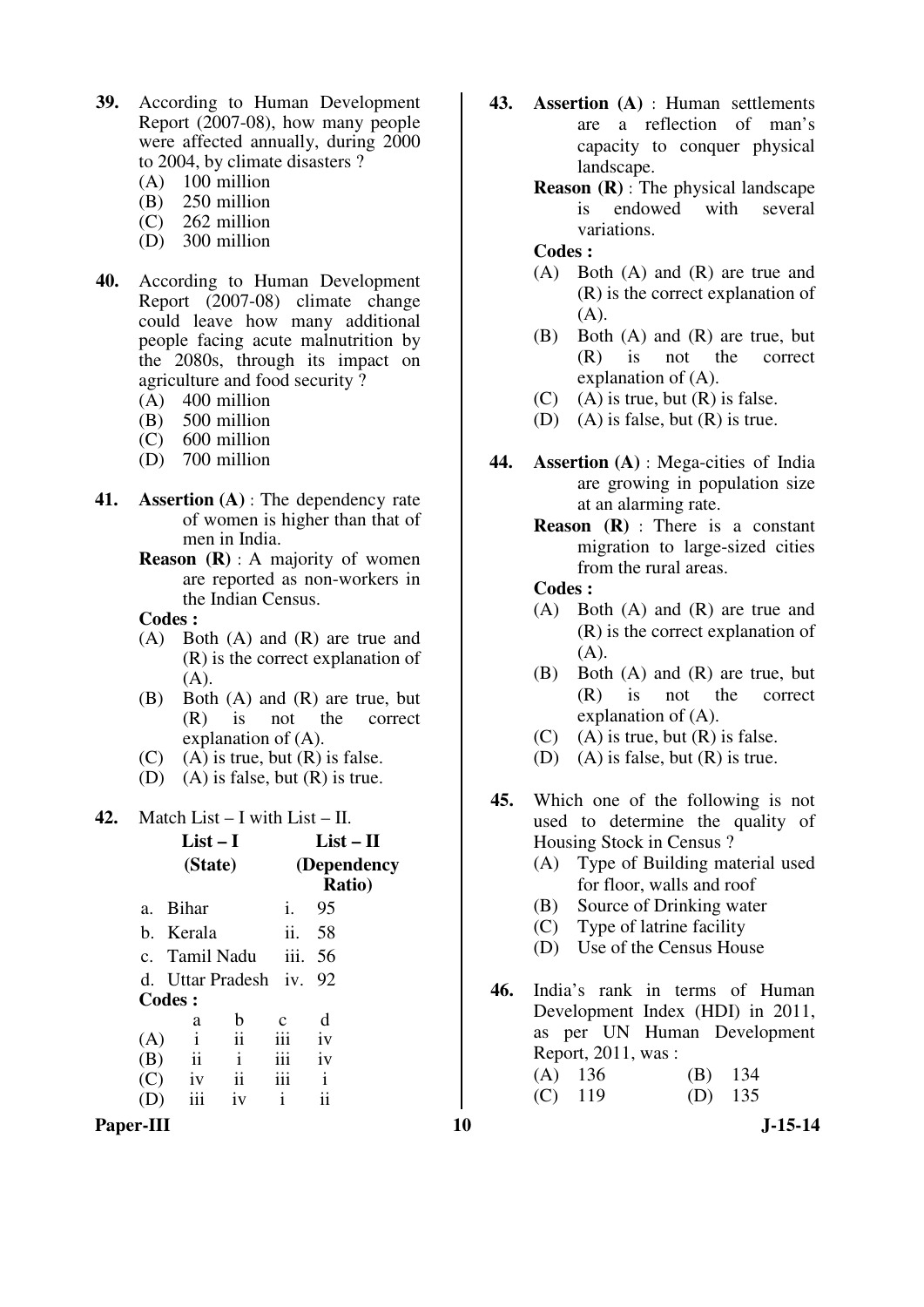- 39. मानव विकास रिपोर्ट (2007-08) के अनुसार,  $2000$  से  $2004$  तक के दौरान जलवायु आपदा द्वारा कितने लोग वार्षिक रूप से प्रभावित हुए ?
	- $(A)$  100 मिलियन  $(B)$  250 मिलियन
	- (C) 262 मिलियन (D) 300 मिलियन
- 40. मानव विकास रिपोर्ट (2007-08) के अनुसार जलवाय परिवर्तन के फलस्वरूप कृषि तथा खाद्य सुरक्षा पर प्रभाव द्वारा कितने अतिरिक्त लोगों को 2080 तक तीव्र कृपोषण का सामना करना पड़ सकता है ?
	- $(A)$  400 मिलियन  $(B)$  500 मिलियन
	- (C) 600 मिलियन (D) 700 मिलियन
- **41. अभिकथन (A)** : भारत में पुरुषों की अपेक्षा महिलाओं की पराश्रयिता दर उच्च है ।
	- **कारण (R)** : भारतीय जनगणना में अधिकांश स्त्रियों को गैर-कामगार बताया गया है ।

कोड :

- $(A)$   $(A)$  और  $(R)$  दोनों सत्य हैं और  $(R)$ ,  $(A)$  की सही व्याख्या है।
- $(B)$   $(A)$  और  $(R)$  दोनों सत्य हैं, परन्तु  $(R)$ ,  $(A)$  की सही व्याख्या नहीं है ।
- (C) (A) सत्य है, परन्तु (R) असत्य है।
- (D) (A) असत्य है, परन्तु (R) सत्य है।
- **42.** सूची I को सूची II के साथ सुमेलित करें :

| सूची - I<br>(राज्य)<br>a. बिहार<br>b. केरल<br>c. तमिलनाडु<br>d. उत्तर प्रदेश<br>कोड :                                                                        | सूची – II<br>(पराश्रयिता अनुपात)<br>i.<br>95<br>ii. 58<br>iii. 56<br>iv. 92                                   | निर्धारण करने के लिए निम्नलिखित में से किसे<br>उपयोग नहीं किया जाता है ?<br>(A) फर्श, दीवारों और छत के लिए उपयोग<br>की जाने वाली निर्माण सामग्री का प्रकार<br>पेय जल का स्रोत<br>(B)<br>शौचालय सुविधा का रूप<br>(C)<br>जनगणना गृह का उपयोग<br>(D) |
|--------------------------------------------------------------------------------------------------------------------------------------------------------------|---------------------------------------------------------------------------------------------------------------|---------------------------------------------------------------------------------------------------------------------------------------------------------------------------------------------------------------------------------------------------|
| $\mathbf b$<br>a<br>$\mathbf{ii}$<br>$\mathbf{i}$<br>(A)<br>$\mathbf{ii}$<br>$\mathbf{i}$<br>(B)<br>$\overline{\mathbf{u}}$<br>(C)<br>iv<br>iii<br>iv<br>(D) | d<br>$\mathbf{C}$<br>iii<br>iv<br>iii<br>iv<br>iii<br>$\mathbf{i}$<br>$\overline{\mathbf{u}}$<br>$\mathbf{i}$ | संयुक्त राष्ट्र मानव विकास रिपोर्ट 2011 के<br>46.<br>अनुसार 2011 में मानव विकास सूचकांक<br>(HDI) के सम्बन्ध में भारत किस स्थान पर था ?<br>$(A)$ 136<br>(B)<br>134<br>135<br>119<br>(C)<br>(D)                                                     |
| J-15-14                                                                                                                                                      |                                                                                                               | Paper-III                                                                                                                                                                                                                                         |

**43. अभिकथन (A)** : मानव बस्तियाँ भौतिक भआकृति पर विजय पाने की मानव की क्षमता का प्रतिबम्ब है ।

> **कारण (R)** : भौतिक भूआकृति के बहुत से रूप भेद होते हैं ।

कोड :

- (A)  $(A)$  और (R) दोनों सत्य हैं और (R),  $(A)$  की सही व्याख्या है।
- $(B)$   $(A)$  और  $(R)$  दोनों सत्य हैं, परन्तु  $(R)$ ,  $(A)$  की सही व्याख्या नहीं है ।
- (C)  $(A)$  सत्य है, परन्तु (R) असत्य है।
- (D) (A) असत्य है, परन्तु (R) सत्य है।
- 44. **अभिकथन (A)** : भारत के महानगरों की जनसंख्या के आकार में अप्रत्याशित दर से बढ़ोतरी हो रही है।
	- **कारण (R)** : ग्रामीण क्षेत्रों से बडे आकार के <u>नगरों का स्थायी तौर पर प्रवसन हो रहा</u> है ।

कोड $\cdot$ 

- $(A)$   $(A)$  और  $(R)$  दोनों सत्य हैं और  $(R)$ ,  $(A)$  की सही व्याख्या है ।
- $(B)$   $(A)$  और  $(R)$  दोनों सत्य हैं, परन्तु  $(R)$ ,  $(A)$  की सही व्याख्या नहीं है।
- $(C)$   $(A)$  सत्य है, परन्तु  $(R)$  असत्य है ।
- $(D)$   $(A)$  असत्य है, परन्तु  $(R)$  सत्य है।
- 45. जनगणना में हाऊसिंग स्टॉक की गुणवत्ता का निर्धारण करने के लिए निम्नलिखित में से किसे उपयोग नहीं किया जाता है ?
	- $(A)$  फर्श, दीवारों और छत के लिए उपयोग की जाने वाली निर्माण सामग्री का प्रकार
	- (B) पेय जल का स्रोत
	- (C) शौचालय सुविधा का रूप
	- (D) जनगणना गृह का उपयोग
- 46. संयुक्त राष्ट्र मानव विकास रिपोर्ट 2011 के अनुसार 2011 में मानव विकास सूचकांक (HDI) के सम्बन्ध में भारत किस स्थान पर था ?

|           | $(A)$ 136 | $(B)$ 134 |  |
|-----------|-----------|-----------|--|
| $(C)$ 119 |           | $(D)$ 135 |  |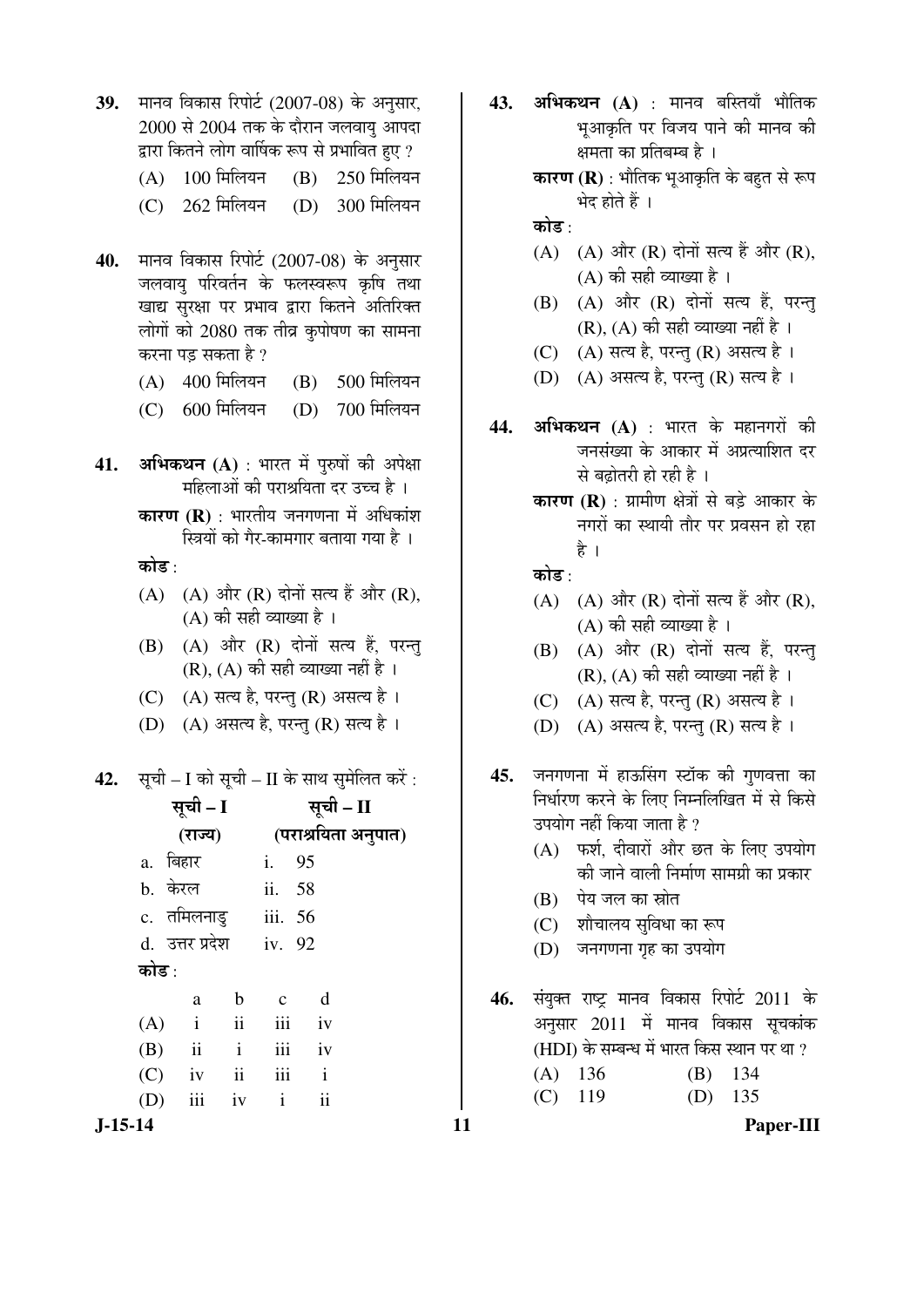- **47. Assertion (A)** : Natural Disasters create ecological imbalances in the Human ecological organisations.
	- **Reason (R)** : The structure of human eco-system is the function of technological inputs into the system.

**Codes :** 

- (A) Both (A) and (R) are true and (R) is the correct explanation of (A).
- (B) Both (A) and (R) are true, but<br>(R) is not the correct is not the correct explanation of (A).
- (C) (A) is true, but  $(R)$  is false.<br>(D) (A) is false, but  $(R)$  is true.
- $(A)$  is false, but  $(R)$  is true.
- **48.** Which one of the following does not constitute the definition of a slum ?
	- (A) A unit of settlement<br>(B) Basic facilities of
	- Basic facilities of Water & **Electricity**
	- (C) Infrastructure
	- (D) People living in them
- **49.** According to Fisher et al, 1991, which is not the process of operations research?<br>(A) Prob
	- (A) Problem definition<br>(B) Solution generation
	- (B) Solution generation and testing<br>(C) Evaluation of solution and
	- Evaluation of solution dissemination<br>Removing inefficient
	- (D) Removing inefficient and corrupt managers.
- **50.** In his 'Essay on Population', which assumption is not made by Malthus ?
	- (A) Human beings have great potential to produce children.<br>In agriculture 'Law of
	- $(B)$  In agriculture Diminishing Return' operates.<br>Passion between sexes i
	- (C) Passion between sexes is necessary and unavoidable.
	- (D) Birth control is most essential for all the sections of society.
- **51.** As per Kingsley and Judith Blake, which is not classified as factors influencing fertility?<br>(A) Intermediate fa
	- Intermediate factors affecting fertility
	- (B) Factors governing exposure to inter-course within Union
	- (C) Factors affecting exposure to conception
	- (D) Factors affecting reproductive morbidity
- Paper-III **12** J-15-14
- **52.** Under approaches to evaluation of Family Planning Programme, which<br>is not the 'Intermediate Impact 'Intermediate Impact Objective' ?
	- (A) Desired reduction in birth rate
	- (B) Attaining a desired level of contraceptive practices.
	- (C) Attitude of the people towards accepting a small family size norm
	- (D) Desired level of knowledge about various contraceptive methods.
- **53.** What is not an 'Nosocomal Infection' ?
	- (A) An infection occurring in a patient in a hospital in whom the infection was not present at the time of admission.
	- (B) Infection acquired in the hospital but appearing after discharge.
	- (C) Infection usually found among hospital staff.<br>Infection among
	- (D) Infection among animals acquired through virus.
- **54.** A quick way to calculate approximately doubling time for a country's population is :
	- (A) 50 Population growth rate (%) 70
	- (B) Population growth rate  $(\%)$ 100
	- (C) Population growth rate  $(\% )$  (D) 200
		- Population growth rate  $(\% )$
- **55. Assertion (A)** : Inspite of implementation of NRHM, India is unable to reach the 'Millennium Development Goals'.
	- **Reason (R)** : There is no effective monitoring of activities in NRHM.

- (A) Both (A) and (R) are true and (R) is the correct explanation of  $(A)$ .
- (B) Both (A) and (R) are true, but (R) is not the correct explanation of (A).
- $(C)$  (A) is true, but  $(R)$  is false.
- (D) (A) is false, but  $(R)$  is true.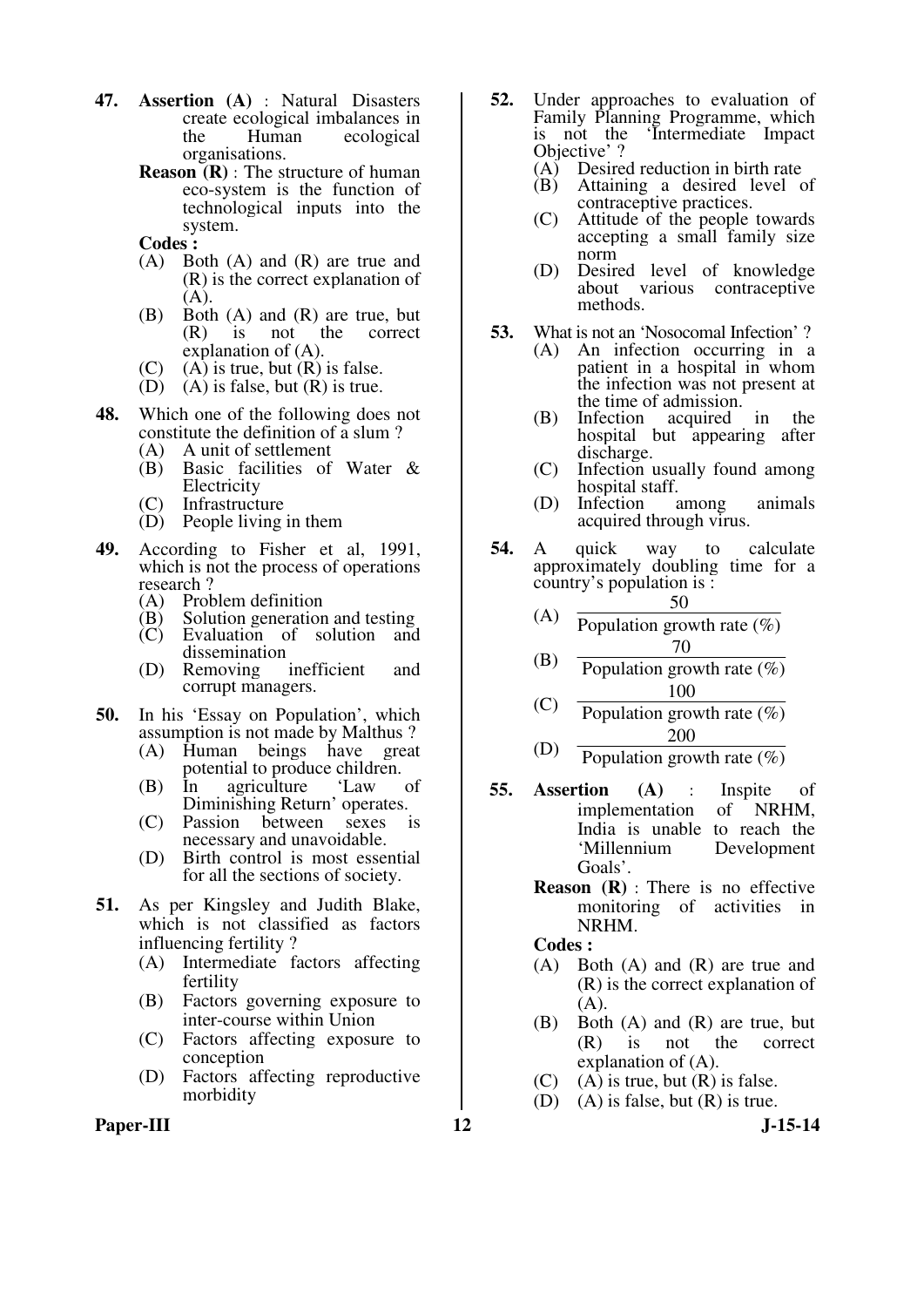- **47. अभिकथन (A)** : प्राकृतिक आपदाएँ मानव पारिस्थितिकीय संगठनों में पारिस्थितिकीय असंतुलन उत्पन्न करती हैं ।
	- **कारण (R)** : मानवीय पारिस्थितिकीय व्यवस्था की संरचना व्यवस्था के अन्दर प्रौद्योगिकीय आगतों (इनपटस) का कार्य है ।
	- कोड :
	- $(A)$   $(A)$  और  $(R)$  दोनों सत्य हैं और  $(R)$ ,  $(A)$  की सही व्याख्या है।
	- $(B)$   $(A)$  और  $(R)$  दोनों सत्य हैं, परन्तु  $(R)$ ,  $(A)$  की सही व्याख्या नहीं है ।
	- $(C)$   $(A)$  सत्य है, परन्तु  $(R)$  असत्य है ।
	- (D) (A) असत्य है, परन्तु (R) सत्य है।
- **48.** झुग्गी झोंपड़ी (मलिन बस्ती) की परिभाषा सॅघटित करने में निम्नलिखित में से क्या समाविष्ट नहीं होता है ?
	- $(A)$  बस्ती की इकाई
	- $(B)$  जल तथा बिजली की मृलभृत सुविधाएँ
	- (C) बनियादी ढ़ाँचा
	- (D) उनमें रह रहे लोग
- 49. फिशर एवं अन्य, 1991 के अनुसार, ओपरेशनस रिसर्च की प्रक्रिया कौन सी नहीं है ?
	- $(A)$  समस्या परिभाषा
	- (B) समाधान सर्जन तथा परीक्षण
	- (C) समाधान और प्रचार का मूल्यांकन
	- $(D)$  । अकुशल तथा भ्रष्ट प्रबन्धक को हटाना
- 50. माल्थस ने अपने 'एस्से ऑन पोपलेशन' में कौन सी मान्यता को नहीं बनाया है ?
	- $(A)$  मानवों में बच्चों को जन्म देने की वृहद सामर्थ्य होती है ।
	- $(B)$  कृषि में 'ह्रासमान प्रतिफल का नियम' कार्य करता है ।
	- (C) लिंगों के बीच भावातिरेक आवश्यक और अपरिहार्य है ।
	- (D) समाज के सभी वर्गों के लिए संतति निरोध सर्वाधिक अनिवार्य है ।
- 51. किंग्सले तथा जुडीथ ब्लेक के अनुसार किस कारक को प्रजनन क्षमता को प्रभावित करने वाले कारकों में वर्गीकृत नहीं किया गया है ?
	- $(A)$  प्रजनन क्षमता को प्रभावित करने वाले मध्यवर्ती कारक
	- (B) सम्मिलन के दौरान प्रभाव डालने वाले कारक
	- (C) गर्भधारण को प्रभावित करने वाले कारक
	- (D) प्रजनन रूग्णता को प्रभावित करने वाले कारक
- 52. परिवार नियोजन कार्यक्रम के मल्यांकन उपागमों के अन्तर्गत, 'मध्यवर्ती प्रभाव उद्देश्य' कौन सा नहीं है ?
	- $(A)$  जन्म दर में वांछित कमी
	- (B) निरोधजन्य प्रथाओं का वांछित स्तर प्राप्त करना
	- $(C)$  छोटे परिवार आकार के प्रतिमान को स्वीकार करने के प्रति लोगों का रवैया
	- (D) विभिन्न निरोधजन्य पद्धतियों के बारे में जान का वांछित स्तर
- 53. निम्न में से कौन नोसोकोमल संक्रमण क्या नहीं है ?
	- $(A)$  अस्पताल में रोगी को संक्रमण होना जिसे प्रवेश के समय संक्रमण न था ।
	- (B) अस्पताल में संक्रमण का अर्जन परन्तु जो अस्पताल से छूट्टी के बाद प्रकट होता है ।
	- $(C)$  आमतौर पर अस्पताल के स्टाफ में पाया जाने वाला संक्रमण
	- (D) पशुओं में संक्रमण जो वायरस के द्वारा अर्जित किया गया है ।
- **54.** देश की जनसंख्या के करीबन दुगना होने के लिए समय की परिगणना करने का द्रुत तरीका है
	- (A) 50 जनसंख्या वृद्धि दर  $(\%)$
	- (B) 70 जनसंख्या वृद्धि दर $(%)$ 100
	- (C) जनसंख्या वृद्धि दर $(%)$ 200
	- (D) जनसंख्या वृद्धि दर $(%)$
- **55. अभिकथन (A)** : एन.आर.एच.एम. को क्रियान्वित करने के बावजूद, भारत सहस्राब्दि विकास लक्ष्यों को नहीं प्राप्त कर पाया ।
	- **कारण (R)** : एन.आर.एच.एम. की गतिविधियों की कोई प्रभावशील निगरानी नहीं क<mark>ी</mark> जाती है ।

कोड :

- $(A)$   $(A)$  और  $(R)$  दोनों सत्य हैं और  $(R)$ , (A) की सही व्याख्या है ।
- $(B)$   $(A)$  और  $(R)$  दोनों सत्य हैं. परन्त (R), (A) की सही व्याख्या नहीं है ।
- $(C)$   $(A)$  सत्य है, परन्तु  $(R)$  असत्य है।
- (D)  $(A)$  असत्य है, परन्त (R) सत्य है।

**J-15-14 13 Paper-III**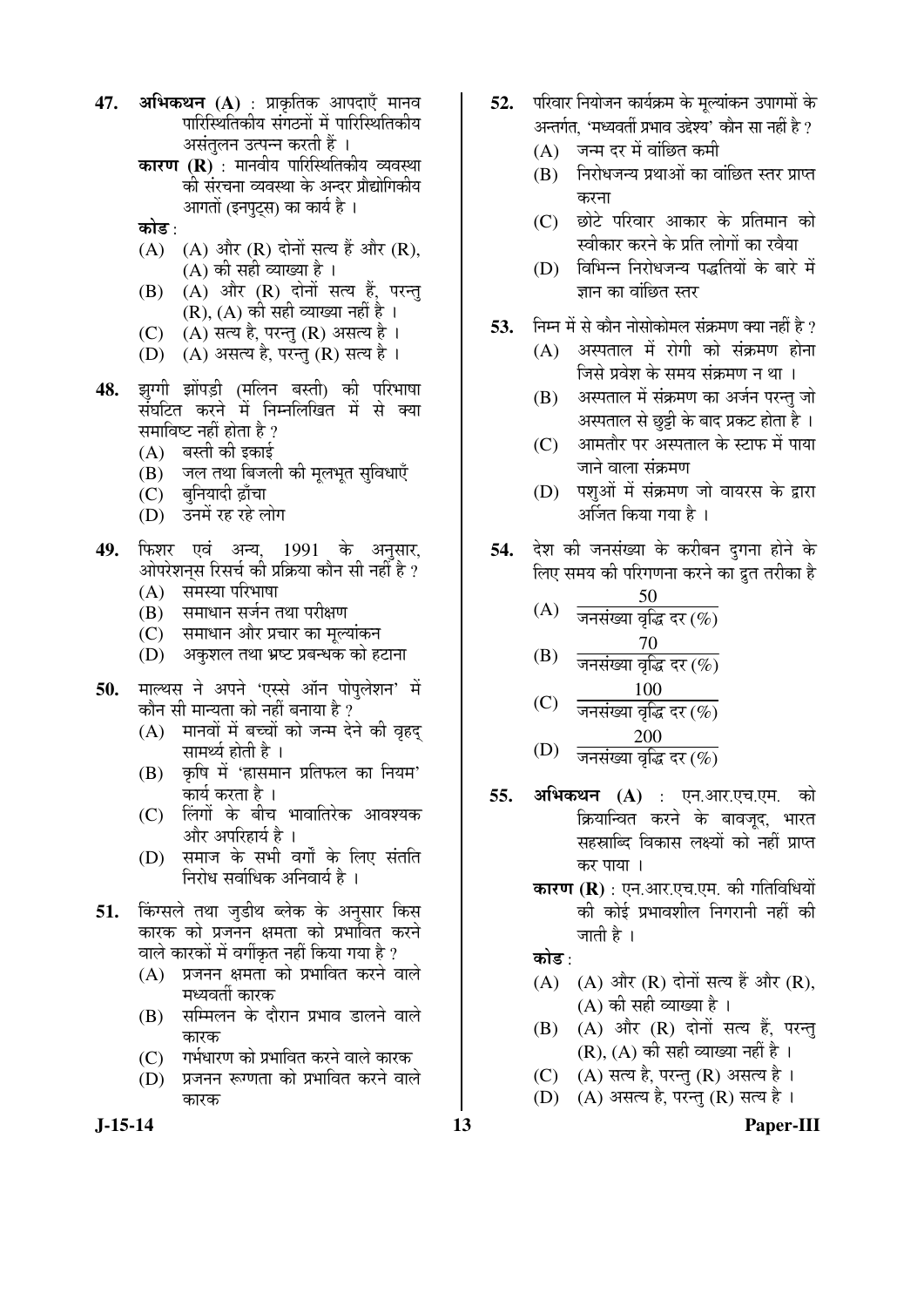- **56.** Which of the following is true ?<br>(A) Estimated number
	- (A) Estimated number of contraceptive users through surveys are more compared to estimates obtained from service statistics.
	- (B) Estimated number of contraceptive users through surveys are less compared to estimates obtained from service statistics.
	- (C) Estimates of number of contraceptive survey and service statistics are ideally same.
	- (D) Nothing could be said with certainty as estimates depend upon various demographic factors.
- **57.** Given below are two statements. One is labelled as Assertion (A) and the other is labelled as Reason (R) :
	- **Assertion (A)** : Punjab has the highest percentage of persons with drug addiction.
	- **Reason (R)** : It has become fashion among youths to use drugs.

 In the context of the two statements, which one of the following is correct ? **Codes :** 

- (A) Both (A) and (R) are true and (R) is the correct explanation of  $(A).$
- (B) Both (A) and (R) are true, but (R) is not the correct explanation of (A).
- (C) (A) is true, but (R) is false.<br>(D) (A) is false, but (R) is true.
- $(A)$  is false, but  $(R)$  is true.

**58.** What is 'Quasi Experimental Design'

- in Population and Health Surveys ?<br>(A) Study subjects are random Study subjects are randomly allocated to experimental and control units.
- (B) Experimental and control units are randomly selected and randomization of study subjects are performed within experimental and control units.
- (C) Two similar but independent experimental units are purposely selected for experimentation.
- (D) Experimental and control units are randomly selected and then study subjects are purposely included for experimentation.

Paper-III **14** J-15-14

- **59.** Match the following : **List – I List – II**
	- a. Without social i. change, population problem can not be solved. i. Bongaard b. There is no point in ii. spending money on malnourished children. Maurice King
	- c. Proximate determinant of fertility iii. Lotka
	- d. Stable model population iv. Kingsley Davis **Codes :**

|     | a   | h       | Ċ   | d       |
|-----|-----|---------|-----|---------|
| (A) | 1V  | 11      |     | 111     |
| (B) | 111 | ٠       | 11  | ٠<br>1V |
|     |     | ٠<br>1V | 111 | 11      |
|     |     | 11      | 111 | 1V      |

**60.** What are the effectiveness of various contraceptive methods under Family Planning Programme ? Match the following :

| a. | Sterilization |   |                 | 90%  |
|----|---------------|---|-----------------|------|
| b. | Oral Pills    |   |                 | 50%  |
| c. | Condom        |   |                 | 100% |
| d. | <b>IUD</b>    |   | 1V <sub>1</sub> | 95%  |
|    | <b>Codes:</b> |   |                 |      |
|    | a             | Ċ |                 |      |
|    |               |   |                 |      |
| ь  |               |   |                 |      |
|    |               |   | 1 V             |      |
|    |               |   |                 |      |

- **61.** In a population survey, while selecting households from a village, it is not possible to get list of households. Which random sampling technique can be followed ?<br>(A) Simple Random Samp
	- (A) Simple Random Sampling
	- (B) Purposive Sampling<br>(C) Stratified Random S
	- (C) Stratified Random Sampling
	- Systematic Random Sampling
- **62.** Which is correct statement given below ?
	- (A) Crude death rate is independent of age-specific death rate of population under study.
	- (B) Crude death rate is independent<br>of age-distribution of age-distribution population under study.
	- (C) Crude death rate is function of both the age specific death rate and the age distribution of population under study.
	- (D) Crude death rate excludes<br>infant death rate in the death rate population under study.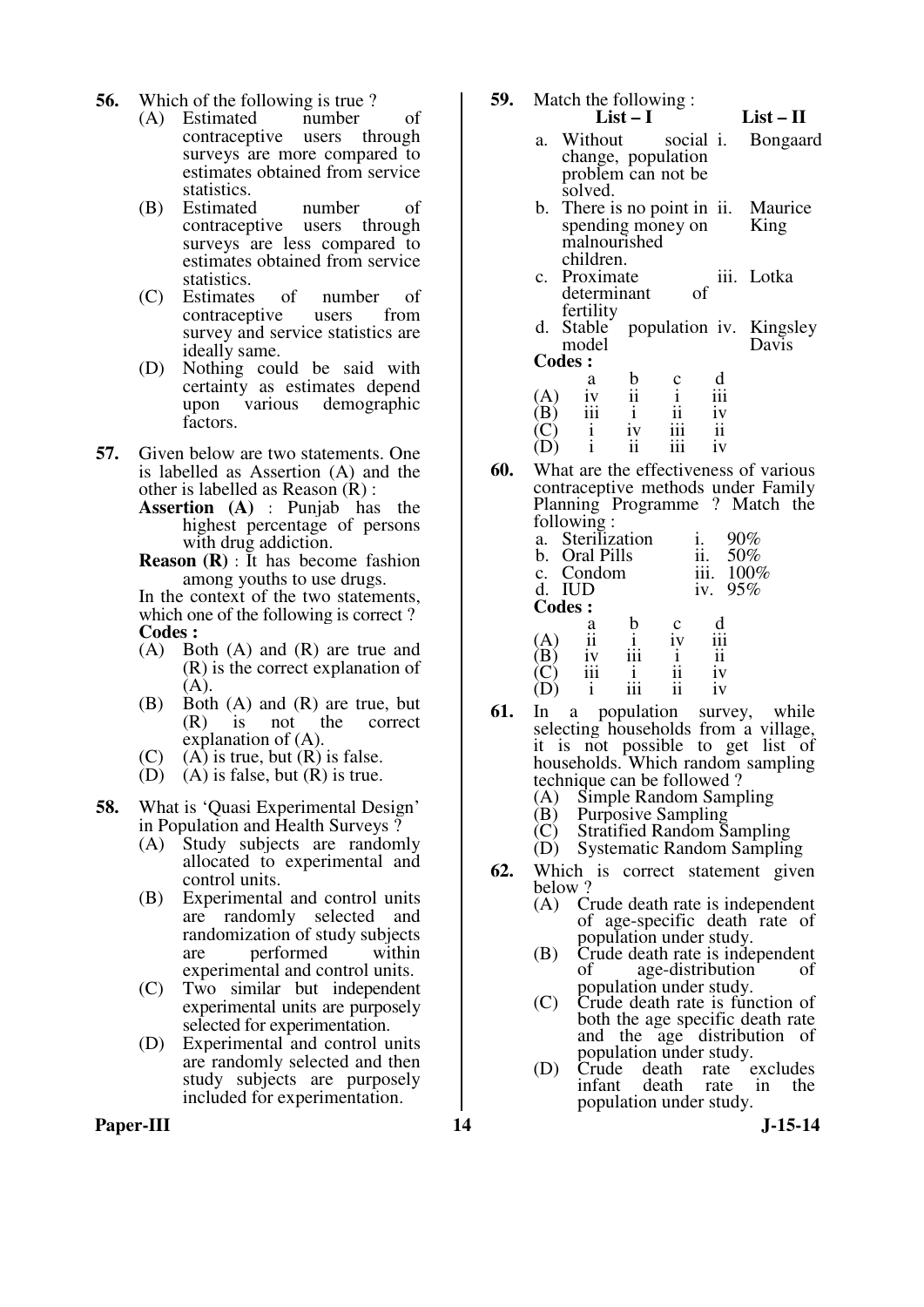- निम्नलिखित में से कौन सा सत्य है ? 56.
	- $(A)$  सर्वेक्षणों से प्राप्त गर्भनिरोधक उपयोक्ताओं की अनुमानित संख्या सेवा सांख्यिकी से प्राप्त अनुमानों से ज्यादा है ।
	- सर्वेक्षणों से प्राप्त गर्भनिरोधक (B) उपयोक्ताओं की अनुमानित संख्या सेवा सांख्यिकी से प्राप्त अनुमानों से कम है ।
	- सर्वेक्षण तथा सेवा सांख्यिकी से प्राप्त  $(C)$ गर्भनिरोधक उपयोक्ताओं की अनुमानित संख्या एक समान है ।
	- कुछ भी निश्चयपूर्वक नहीं कहा जा  $(D)$ सकता है क्योंकि अनुमान विभिन्न जनांकिकीय कारकों पर निर्भर करते हैं ।
- नीचे दिये गये दो वाक्यों में एक अभिकथन (A) 57. है और दुसरा कारण (R) है।
	- अभिकथन (A) : पंजाब प्रांत में नशाखोरी में लिप्त लोगों का प्रतिशत सर्वाधिक है ।
	- कारण (R) : युवावर्ग में नशाखोरी एक प्रचलन होता जा रहा है ।
	- दो कथनों के संदर्भ में निम्न में से कौन सा सही हैं ?
	- $(A)$   $(A)$  और  $(R)$  दोनों सही हैं और  $(A)$ का (R) सही स्पष्टीकरण है ।
	- (A) और (R) दोनों सही हैं, परन्तु (A) (B) का सही स्पष्टीकरण (R) नहीं है ।
	- (A) सही है, परन्तु (R) गलत है।  $(C)$
	- (A) गलत है, परन्तु (R) सही है ।  $(D)$
- सर्वेक्षणों जनसंख्या तथा स्वास्थ्य ਸੇਂ 58. 'अर्द्ध प्रायोगिक डिजाइन' क्या है ?
	- (A) अध्ययन समहों का प्रायोगिक तथा नियन्त्रण इकाइयों में यादच्छिक रूप से बंटन किया जाता है ।
	- प्रायोगिक तथा नियन्त्रण इकाइयों का  $(B)$ यादच्छिक रूप से चयन किया जाता है और अध्ययन समुहो का यादच्छिकीकरण प्रायोगिक तथा नियन्त्रण डकांडयों के बीच किया जाता है ।
	- प्रयोग करने के लिए दो एक समान  $(C)$ परन्त स्वतन्त्र प्रायोगिक इकाइयों का उद्देश्यपरक चयन होता है ।
	- प्रायोगिक तथा नियन्त्रण इकाइयों का  $(D)$ यादच्छिक रूप से चयन किया जाता है और फिर अध्ययन समहों को प्रयोग हेत् उद्देश्यपरकता के साथ समाविष्ट किया जाता है ।
- 59. निम्नलिखित को सुमेलित कीजिए : सूची – I सची – II a. जनसंख्या समस्या को i. बोंगार्ड सामाजिक परिवर्तन के बगैर हल नहीं किया जा सकता है । b. कृपोषित बच्चों पर ii. मॉरिस किंग धन व्यय करने से कोई लाभ नहीं के iii. लॉटका c. प्रजनन क्षमता निकटस्थ निर्धारक d. स्थिर जनसंख्या मॉडल iv. किंगसले डेविस कोड :  $\frac{c}{i}$  $\mathbf b$  $\mathbf{d}$ a  $(A)$ iii  $iv$  $\overline{\mathbf{u}}$ (B) iii  $\mathbf{i}$  $\mathbf{ii}$ iv  $\overline{(\begin{matrix} C \\ D \end{matrix})}$  $\frac{i}{i}$  $iv$ iii  $\overline{\mathbf{u}}$ ii iii iv परिवार नियोजन कार्यक्रम के अंदर विभिन्न 60.
	- गर्भनिरोधकों की प्रभावशीलता का मिलान करें : a. बंध्यीकरण  $\mathbf{i}$ .  $90%$ b. खाने की गोलियाँ  $ii.$ 50% c. कंडोम iii. 100% d. कॉपर टी iv. 95% कोड :  $\mathbf b$  $\mathbf{c}$  $\mathbf d$ a  $iv$  $(A)$ iii  $\mathbf{ii}$  $\mathbf{i}$ (B)  $iv$ iii  $\mathbf{i}$  $\overline{\mathbf{1}}$  $\vec{C}$ iii  $\mathbf{i}$ ii  $iv$  $(D)$ iii  $\mathbf{i}$  $\mathbf{ii}$  $iv$
- जनसंख्या के सर्वेक्षण में, गाँव से परिवारों का चयन 61. करते समय. परिवारों की सूची पाना संभावित नहीं होता है । कौन सी यादच्छिक प्रतिचयन तकनीक का पालन किया जा सकता है ?
	- (A) सरल यादच्छिक प्रतिचयन
	- उद्देश्यमुलक प्रतिचयन (B)
	- स्तरित यादच्छिक प्रतिचयन  $(C)$
	- (D) व्यवस्थित यादच्छिक प्रतिचयन
- नीचे दिए गए कथनों में से कौन सा सही है ? 62.
	- (A) अशोधित मृत्यु दर, अध्ययनार्थ जनसंख्या की आयु-विशिष्ट मृत्यु दर से स्वतन्त्र है ।
	- अशोधित मृत्यु दर, अध्ययनार्थ जनसंख्या (B) के आयु वितरण से स्वतन्त्र है।
	- $(C)$ अशोधित अध्ययनार्थ मृत्यु दर. जनसंख्या के आयु विशिष्ट मृत्यु दर और आयु वितरण दोनों का फलन है ।
	- अशोधित मृत्यु दर, अध्ययनार्थ जनसंख्या (D) से शिश मृत्यु दर को बाहर करती है।

 $J-15-14$ 

Paper-III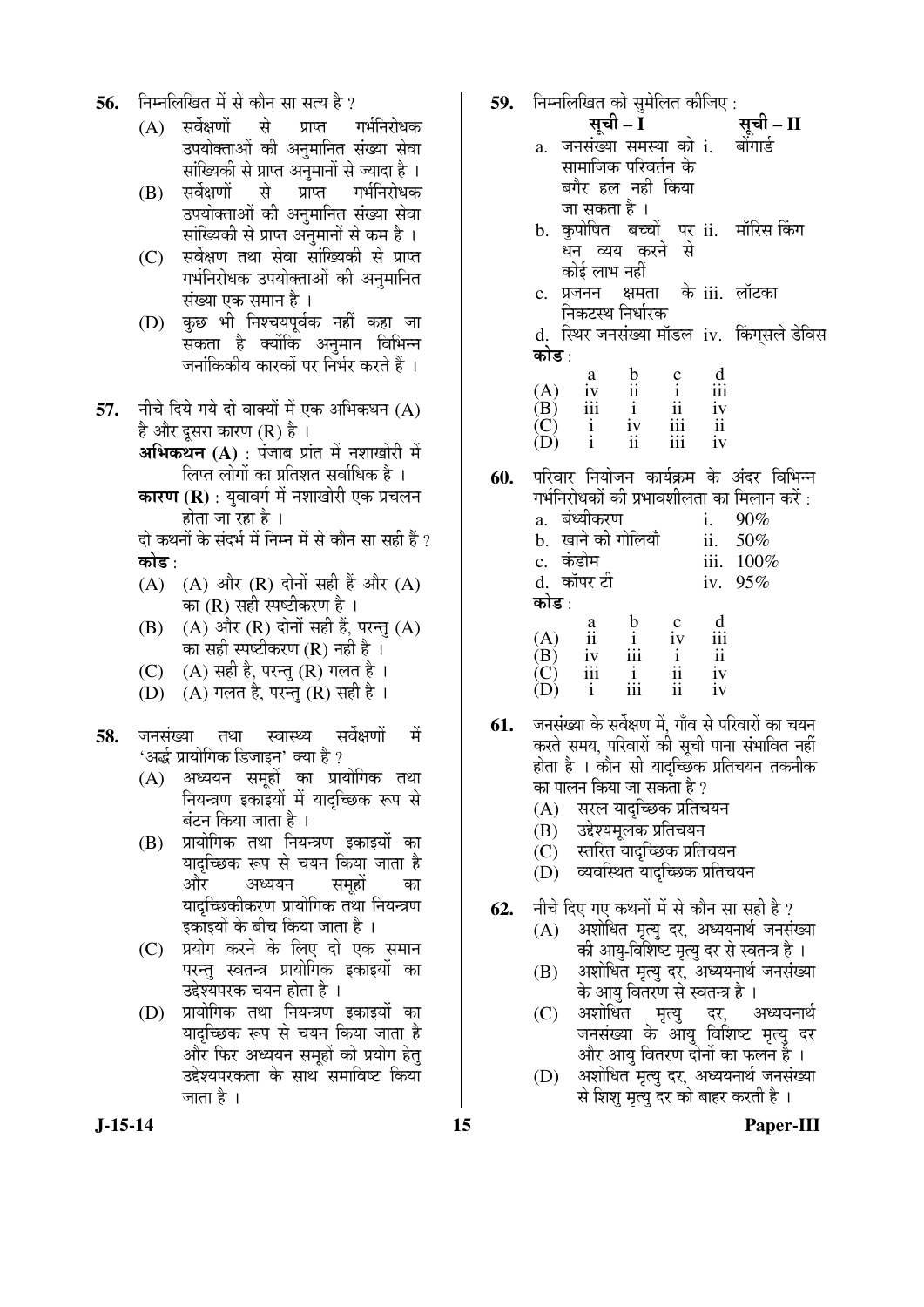- **63.** Which is not true about estimation of fertility by 'own-children' method ?<br>(A) Useful for less developed
	- (A) Useful for less developed<br>countries where vital countries registration is often seriously deficient.
	- (B) Estimates of fertility can be tabulated by recorded tabulated characteristics of mothers in Census/household surveys.
	- (C) The age-pattern of fertility can be severely distorted by age misreporting.
	- (D) The own children method can<br>also yield birth interval interval statistics.
- **64.** Why India's Family Planning Programme is criticised with respect to gender's perspectives ?
	- (A) Over reliance on female's sterilization
	- (B) Targeted approach with poor concern for quality
	- (C) Lack of facilities and short supply of contraceptives
	- (D) Limited choice of methods for couples

**65.** Match List – I with List – II :<br>List – I **List – I List – II**

|                   |                                                                                                                                                    | LI31 – 1         |                 |                                              | LIJU -<br>- 11                                |
|-------------------|----------------------------------------------------------------------------------------------------------------------------------------------------|------------------|-----------------|----------------------------------------------|-----------------------------------------------|
| a.                | If there is<br>technical<br>advancement<br>along with growth<br>of population, then<br>per capita income                                           |                  |                 | i.                                           | Peterson's<br>theory of<br>migration          |
| b.                | will increase.<br>People are free to ii.<br>migrate in the<br>way they like                                                                        |                  |                 |                                              | Lee's theory<br>of migration                  |
| c.                | Increasing<br>population alone<br>could bring<br>rapidity in<br>economic                                                                           |                  |                 |                                              | iii. Theory of<br>low level of<br>Equilibrium |
| d.                | development<br>Migrations are<br>always selective<br>and is much linked<br>with the place of<br>origin and that of<br>destination<br><b>Codes:</b> |                  |                 |                                              | iv. August<br>Losch                           |
|                   |                                                                                                                                                    |                  |                 |                                              |                                               |
|                   | a<br>$\frac{1}{11}$                                                                                                                                | b                | iii             | $\mathbf d$                                  |                                               |
| (A)<br>$\vert B)$ | $\mathbf{i}$                                                                                                                                       | $\frac{iv}{iii}$ |                 |                                              |                                               |
|                   |                                                                                                                                                    |                  | $\frac{iv}{iv}$ |                                              |                                               |
|                   | $\frac{1}{11}$<br>$\frac{1}{111}$                                                                                                                  | $\mathbf i$      | iv              | $\frac{1}{11}$ $\frac{1}{11}$ $\frac{1}{11}$ |                                               |

Paper-III **16** J-15-14

| 66. Match List – I with List – II: |  |           |
|------------------------------------|--|-----------|
| List $-1$                          |  | $List-II$ |
|                                    |  |           |

| a. | A                    | constant i.              | Quasy-     |
|----|----------------------|--------------------------|------------|
|    | schedule             | of                       | Stable     |
|    | fertility            | and                      | Population |
|    | mortality            |                          | theory     |
|    | resulting in         | an                       |            |
|    | unchanging           |                          |            |
|    | proportional         | age                      |            |
|    | distribution         |                          |            |
|    |                      | b. A population with ii. | Logit      |
|    | a fixed age and      |                          | mortality  |
|    | state composition    |                          | relational |
|    | that emerges from    |                          | model      |
|    | a long history of    |                          |            |
|    | constant age and     |                          |            |
|    | state specific rates |                          |            |
|    | of birth, death and  |                          |            |

migration. c. Age structure of a iii. Multipopulation will not be greatly altered as long as fertility stays constant even if mortality is changing over time. state stable population theory

inter state

d. Describes variations among population, or overtime, without specifying the form of pattern of mortality by age. iv. Stable population theory

|     | a            | b          | $\mathbf c$ | d  |
|-----|--------------|------------|-------------|----|
| (A) | iv           | 111        | 1           | ii |
| (B) | iii          | ii         | 1           | iv |
| (C) | $\mathbf{i}$ | <u>iii</u> | ii          | iv |
| (D) | Ť            | ii         | 111         | iv |

- **67.** Which is not the condition under Rashtriya Swasthya Bima Yojana ?
	- (A) It covers only 5 members of family.
	- (B) It covers only BPL population.
	- (C) It covers only OPD services.
	- (D) It covers only IPD services.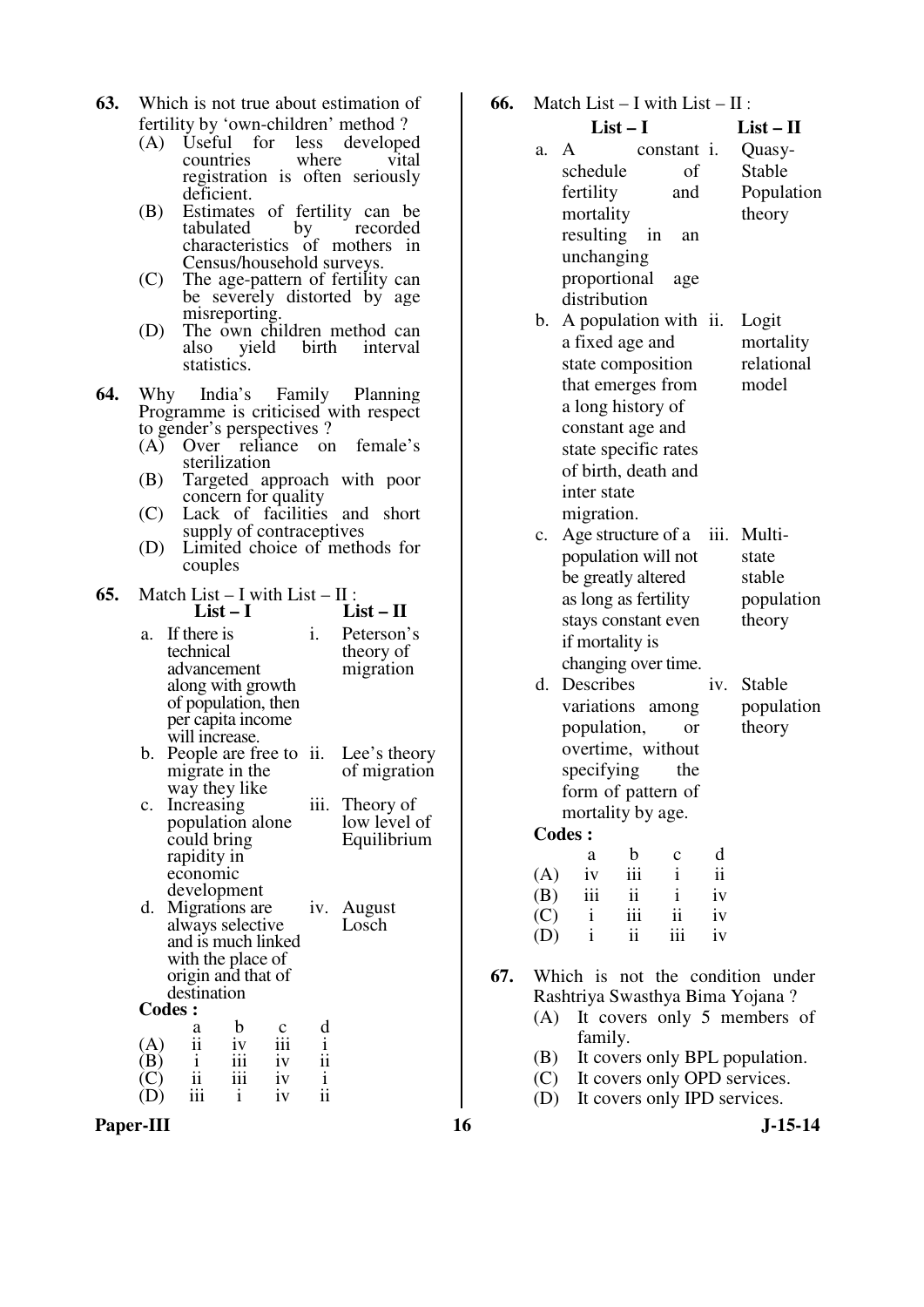|           | 63. 'ओन चिल्ड्न' (अपने बच्चे) पद्धति द्वारा |  |  |
|-----------|---------------------------------------------|--|--|
| नहीं है ? | प्रजनन क्षमता के आकलन के बारे में क्या सत्य |  |  |

- $(A)$  कम विकसित देशों के लिए उपयोगी है जहाँ जन्म-मृत्यु पंजीकरण प्राय: गंभीर रूप से न्यून है ।
- $(B)$  प्रजनन क्षमता के अनुमान जनगणना/ परिवार सर्वेक्षणों में माताओं की रिकॉर्डेड विशेषताओं द्वारा तालिकाबद्ध किए जा सकते हैं ।
- (C) प्रजनन क्षमता की आयु का पैटर्न आयु की गलत सूचना से अत्यधिक विकृत हो सकता है ।
- (D) 'ओन चिल्ड्न' पद्धति संतति अंतराल सांख्यिकी भी प्रदान कर सकती है ।
- **64.** भारत के परिवार नियोजन कार्यक्रम की जेंडर परिप्रेक्ष्य के सम्बन्ध में क्यों आलोचना की जाती है ?
	- $(A)$  स्त्री के बन्ध्यकरण पर अति निर्भरता
	- $(B)$  गणवत्ता के लिए कम सरोकार के साथ लक्ष्यित उपागम
	- (C) गर्भनिरोधकों की कम आपति और सविधाओं का अभाव
	- (D) दम्पतियों के लिए पद्धतियों का सीमित विकल्प
- **65.** निम्नलिखित को सुमेलित कीजिए :

|       |                                                                                                                                                                  |  | <b>सूची – I</b> सूची – II<br>a.  यदि जनसंख्या की वृद्धि के i.   पीटरसन का |
|-------|------------------------------------------------------------------------------------------------------------------------------------------------------------------|--|---------------------------------------------------------------------------|
|       |                                                                                                                                                                  |  |                                                                           |
|       | साथ-साथ तकनीको प्रगति                                                                                                                                            |  | प्रवसन का                                                                 |
|       |                                                                                                                                                                  |  | होती है, तो प्रति व्यक्ति   सिद्धांत                                      |
|       | आय में वृद्धि होगी ।                                                                                                                                             |  |                                                                           |
|       |                                                                                                                                                                  |  | b. लोग अपनी पसन्द से ii. लीका                                             |
|       | प्रवास करने के लिए                                                                                                                                               |  | प्रवसन का                                                                 |
|       | स्वतन्त्र हैं ।                                                                                                                                                  |  | सिद्धांत                                                                  |
|       |                                                                                                                                                                  |  | c.  वर्धमान जनसंख्या अकेले iii.  संतुलन के                                |
|       | आर्थिक विकास में तीव्रता                                                                                                                                         |  | निम्न स्तर                                                                |
|       | ला सकती है ।                                                                                                                                                     |  | का सिद्धांत                                                               |
|       |                                                                                                                                                                  |  | d. प्रवसन हमेशा चयनात्मक iv. अगस्त लॉश                                    |
|       | होते हैं और मूल स्थान तथा                                                                                                                                        |  |                                                                           |
|       | गन्तव्य स्थान के साथ                                                                                                                                             |  |                                                                           |
|       | सम्बन्धित होते हैं ।                                                                                                                                             |  |                                                                           |
| कोड : |                                                                                                                                                                  |  |                                                                           |
|       | $\begin{array}{ccccccccc} & & a & b & c & d\\ (A) & ii & iv & iii & i\\ (B) & i & iii & iv & ii\\ (C) & ii & iii & iv & i\\ (D) & iii & i & iv & ii \end{array}$ |  |                                                                           |
|       |                                                                                                                                                                  |  |                                                                           |
|       |                                                                                                                                                                  |  |                                                                           |
|       |                                                                                                                                                                  |  |                                                                           |
|       |                                                                                                                                                                  |  |                                                                           |

**66.** निम्नलिखित को समेलित कीजिए ·

|       | .<br>$\sim$ $\sim$ $\sim$<br>$\cdots \cdots \cdots \cdots$<br>सूची – I |                           |  |              |    | सूची – II |                                          |  |
|-------|------------------------------------------------------------------------|---------------------------|--|--------------|----|-----------|------------------------------------------|--|
|       | a. अपरिवर्तित आनुपातिक i.                                              |                           |  |              |    |           | अर्द्ध-                                  |  |
|       |                                                                        | आयु वितरण में फलित        |  |              |    |           | स्थायी                                   |  |
|       |                                                                        | प्रजननता तथा मृत्यु दर की |  |              |    |           | जनसंख्या                                 |  |
|       |                                                                        | स्थायी अनुसूची ।          |  |              |    |           | सिद्धांत                                 |  |
|       | b. स्थिर आयु तथा जन्म मृत्यु ii.                                       |                           |  |              |    |           | लॉजिट                                    |  |
|       |                                                                        | के राज्य विशिष्ट दरों तथा |  |              |    |           | मृत्यु दर                                |  |
|       |                                                                        | अंत: राजकीय प्रवसन के     |  |              |    |           | सम्बन्ध                                  |  |
|       |                                                                        | लम्बे इतिहास से उभरने     |  |              |    |           | परक                                      |  |
|       |                                                                        | वाले स्थिर आयु तथा        |  |              |    |           | मॉडल                                     |  |
|       |                                                                        | राजकीय संघटन के साथ       |  |              |    |           |                                          |  |
|       | जनसंख्या ।                                                             |                           |  |              |    |           |                                          |  |
|       |                                                                        |                           |  |              |    |           | c. जनसंख्या की आयु संरचना iii. बहु-राज्य |  |
|       |                                                                        | वृहद रूप से नहीं बदलेगी   |  |              |    |           | स्थिर                                    |  |
|       |                                                                        |                           |  |              |    |           | जब तक प्रजनन क्षमता स्थिर       जनसंख्या |  |
|       |                                                                        | रहती है चाहे मृत्यु दर    |  |              |    |           | सिद्धांत                                 |  |
|       |                                                                        | समयोपरि बदल रही है ।      |  |              |    |           |                                          |  |
| d.    |                                                                        |                           |  |              |    |           | आयु द्वारा मृत्यु दर के पैटर्न iv. स्थिर |  |
|       |                                                                        |                           |  |              |    |           | को स्पष्ट किए बगैर जनसंख्या              |  |
|       |                                                                        | जनसंख्या में परिवर्तन या  |  |              |    |           | सिद्धांत                                 |  |
|       |                                                                        | समयोपरि परिवर्तन का       |  |              |    |           |                                          |  |
|       | वर्णन ।                                                                |                           |  |              |    |           |                                          |  |
| कोड : |                                                                        |                           |  |              |    |           |                                          |  |
|       |                                                                        | a b                       |  | $c$ d        |    |           |                                          |  |
|       | $(A)$ iv iii i ii                                                      |                           |  |              |    |           |                                          |  |
| (B)   |                                                                        | iii ii                    |  | $\mathbf{i}$ | iv |           |                                          |  |

67. राष्ट्रीय स्वास्थ्य बीमा योजना के अंतर्गत निम्न में से कौन सी शर्त लागू नहीं होती हैं ?

 $(C)$  i iii ii iv

(D) i ii iii iv

- (A) योजना केवल परिवार के पाँच सदस्यों पर ही लाग होती है ।
- (B) यह योजना केवल गरीबी की रेखा से नीचे जीवन यापन करने वाले परिवारों पर लाग होती है ।
- (C) यह योजना बाह्य रोगी इलाज सुविधाओं पर लागू होती है ।
- (D) यह योजना अंतर्रोगी इलाज सुविधाओं पर लागू होती है ।

**J-15-14 17 Paper-III**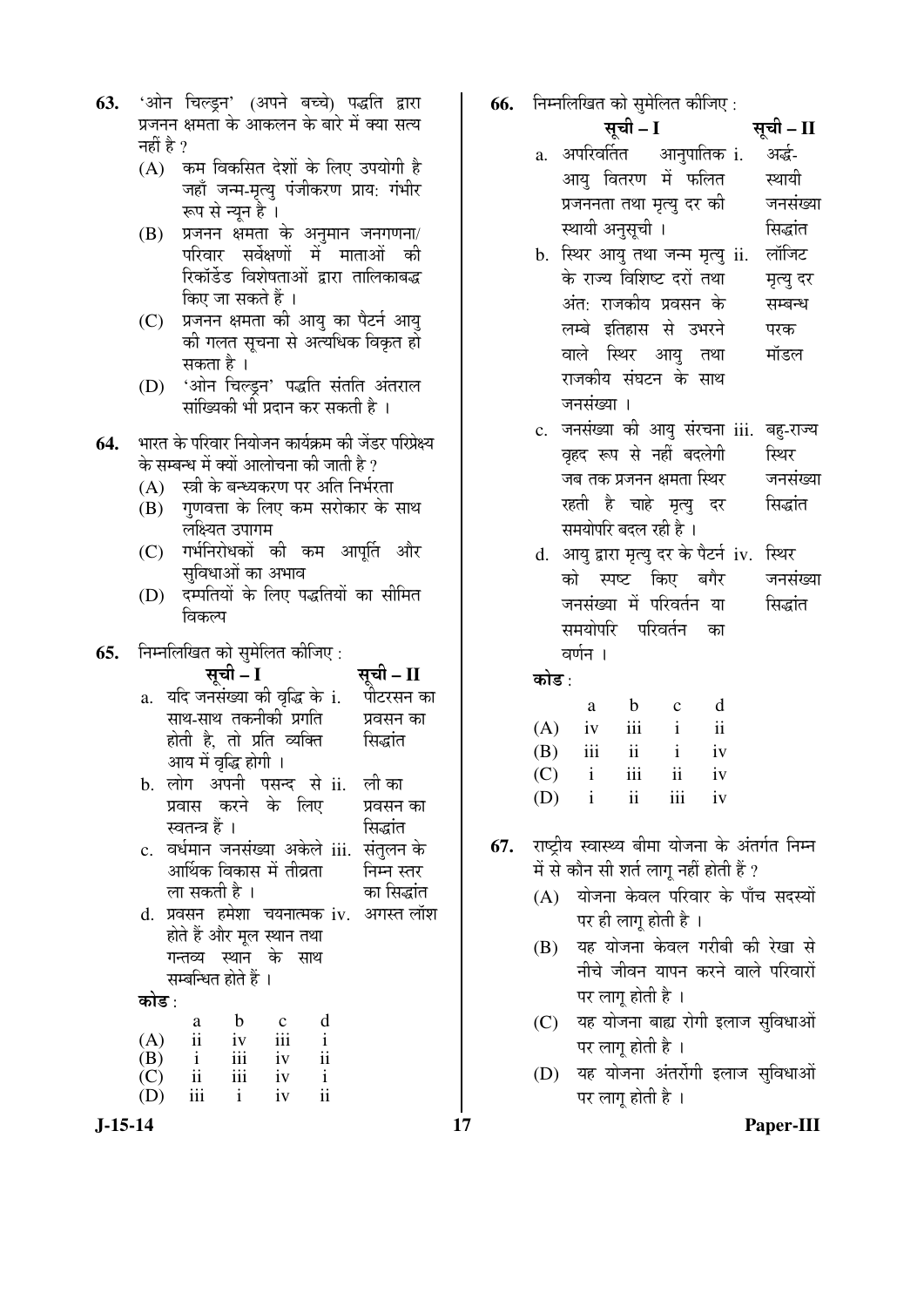- **68.** Given below are two statements. One labelled as Assertion (A) and the other is labelled as Reason (R). Select the right answer :
	- **Assertion (A)** : Fertility has not declined to desired level in some of the states in India.
	- **Reason (R)** : Age at marriage is still low in these states.

**Codes :** 

- (A) Both (A) and (R) are correct, but (R) is not only explanation  $of (A)$
- (B) Both (A) and (R) are correct and  $(R)$  is explanation of  $(A)$ .
- $(C)$  (A) is true, but  $(R)$  is false.
- (D) (A) is false, but (R) is true.
- **69.** Given below are two statements. One labelled as Assertion (A) and the other is labelled as Reason (R). Select the right answer :
	- **Assertion (A)** : Family Planning acceptance in rural areas is lower than urban areas.
	- **Reason (R)** : Attitude of rural people towards family planning is not favourable.

**Codes :** 

- (A) Both (A) and (R) are correct and (R) is the correct explanation of (A).
- (B) Both (A) and (R) are correct, but (R) is not the only explanation of (A).
- $(C)$  (A) is true, but  $(R)$  is false.
- (D) (A) is false, but  $(R)$  is true.
- **70.** Open birth intervals are likely :
	- (A) To be longer than closed birth interval
	- (B) To be shorter than closed birth interval.
	- (C) To be about the same length on closed birth interval.
	- (D) It is not possible to compare.
- Paper-III **18** J-15-14
- **71.** What is full form of NHSRC ?
	- (A) National Health Systems Research Centre
	- (B) National Health Systems Resources Centre.
	- (C) National Household Survey Resource Centre
	- (D) National Health and Sanitation Research Centre
- **72.** A traditional CBD of a city is the hub of
	- (A) Industrial Activity
	- (B) Retail Trade
	- (C) Wholesale Trade
	- (D) Residential Enclaves
- **73.** The emotional violence among evermarried women in the National Family Health Survey (NFHS) III was measured using which among the following questions ?

Does/did your (last) husband ever :

- (A) Say or do something to humiliate you in front of others ?
- (B) Threaten to hurt or harm you or someone close to you ?
- (C) Insult you or make you feel bad about yourself ?
- (D) All of above
- **74.** The difference between a generation life table and a period life table is that
	- (A) The radix is different
	- (B) One refers to a true birth cohort and the other does not
	- (C) One uses a different method for calculating  $q_0$  than other
	- (D) None of above
- **75.** Out of pocket expenditure was proposed in the area of
	- (A) Education (B) Health
	- (C) Food (D) Clothes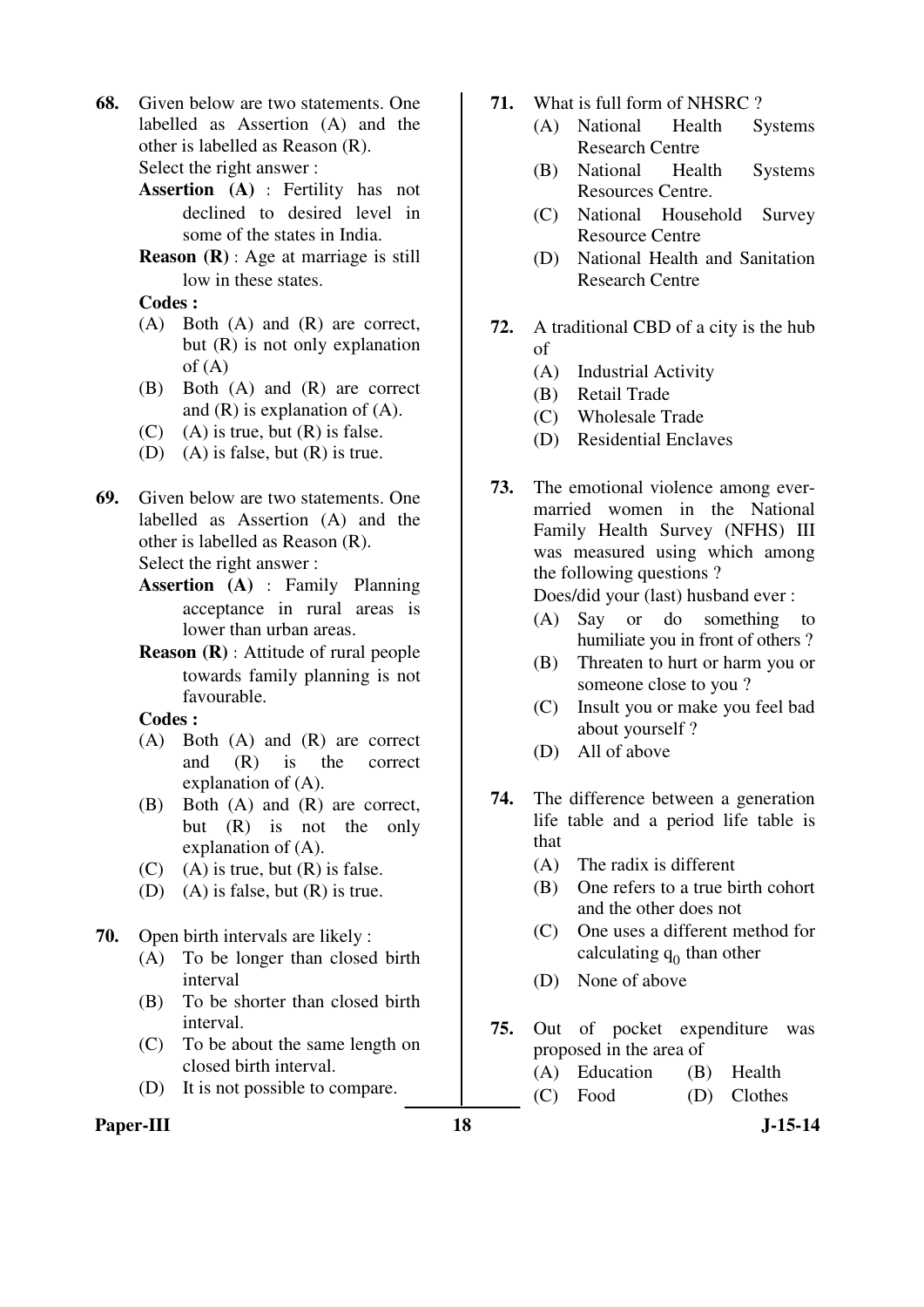नीचे दिये गए दो वाक्यों में एक अभिकथन (A) और 68.

दुसरा कारण (R) है । सही उत्तर का चयन करें :

- अभिकथन (A) : भारत में कुछ राज्यों में प्रजनन दर अपेक्षा के अनुपात में कम नहीं हयी है ।
- **कारण (R)** : इन राज्यों में विवाह के समय आयु अब भी कम है ।
- कोड :
- (A) (A) और (R) दोनों सही हैं, परन्तु (A) का (R) मात्र एक ही स्पष्टीकरण नहीं है ।
- (B) (A) और (R) दोनों सही हैं और (A) का (R) स्पष्टीकरण है ।
- (C) (A) सही है, परन्तु (R) गलत है।
- (D) (A) गलत है, परन्तु (R) सही है।
- नीचे दिये गए दो वाक्यों में एक अभिकथन (A) 69. और दूसरा कारण (R) है। सही उत्तर का चयन करें .
	- अभिकथन (A) : गर्भ निरोधकों की स्वीकार्यता ग्रामीण क्षेत्रों में शहरी क्षेत्रों की तुलना में कम है ।
	- **कारण (R)** : परिवार नियोजन के विषय में गाँव में रहने वाले लोगों की अभिवृत्ति अनुकूल नहीं है ।
	- कोड :
	- (A) (A) और (R) दोनों सही हैं और (A) का सही स्पष्टीकरण (R) है।
	- (B) (A) और (R) दोनों सही हैं, परन्तु (A) का मात्र एक ही स्पष्टीकरण (R) नहीं है ।
	- (C) (A) सही है, परन्तु (R) गलत है।
	- (D) (A) गलत है, परन्तु (R) सही है।
- 70. विवृत (खुला) जन्म अंतराल संभवत:
	- (A) बंद जन्म अंतराल से बड़ा होता है।
	- (B) बंद जन्म अंतराल से छोटा होता है।
	- (C) बंद जन्म अंतराल के बराबर होता है।
	- (D) बंद एवं खुले जन्म अंतराल की तुलना करना संभव नहीं है ।
- 71. एन.एच.एस.आर.सी. का पुरा रूप क्या है ?
	- (A) नेशनल हैल्थ सिस्टम रिसर्च सेंटर
	- (B) नेशनल हैल्थ सिस्टम रिसोर्स सेंटर
	- (C) नेशनल हाऊसहोल्ड सर्वे रिसोर्स सेंटर
	- (D) नेशनल हैल्थ एण्ड सैनीटेशन रिसर्च सेंटर
- नगर का पारम्परिक सी.बी.डी. निम्नलिखित का 72. केन्द्र होता है
	- $(A)$  औद्योगिक गतिविधि
	- (B) खुदरा व्यापार
	- (C) थोक व्यापार
	- (D) निवासीय अंत:क्षेत्र
- 73. नेशनल फैमिली हैल्थ सर्वे (एन.एफ.एच.एस.) III में शादी-शुदा (कभी भी विवाहित) महिलाओं के बीच भावात्मक हिंसा का माप निम्नलिखित में से किस प्रश्न का उपयोग करके किया गया था ? क्या आपके (पिछले) पति ने कभी भी :
	- (A) आपको दूसरों के सामने नीचा दिखाने के लिए कुछ कहा या किया ?
	- (B) आपको या आपके किसी घनिष्ट सम्बन्धी को क्षति या नुकसान पहुँचाने की धमकी दी है ?
	- (C) आपकी बेइज्जती की या आपको अपने बारे में बरा महसस कराया ?
	- (D) उपर्युक्त सभी
- मानवपीढ़ी जीवन तालिका एवं कालिक जीवन 74. तालिका में क्या अन्तर है ?
	- (A) शुरूआती मानव संख्या भिन्न है।
	- (B) एक वास्तविक जन्म कोहार्ट (सहगण) लेकिन दूसरा नहीं है ।
	- $(C)$  दोनों  $q_0$  परिगणना के लिये अलग-अलग पद्धति प्रयोग करते हैं ।
	- (D) उपर्युक्त में से कोई नहीं
- 'आऊट ऑफ पॉकेट' व्यय का प्रस्ताव किस 75. क्षेत्र में रखा गया था ?
	- $(A)$  शिक्षा  $(B)$  स्वास्थ्य
	- $(D)$  कपड़े  $(C)$  भोजन

 $J-15-14$ 

Paper-III